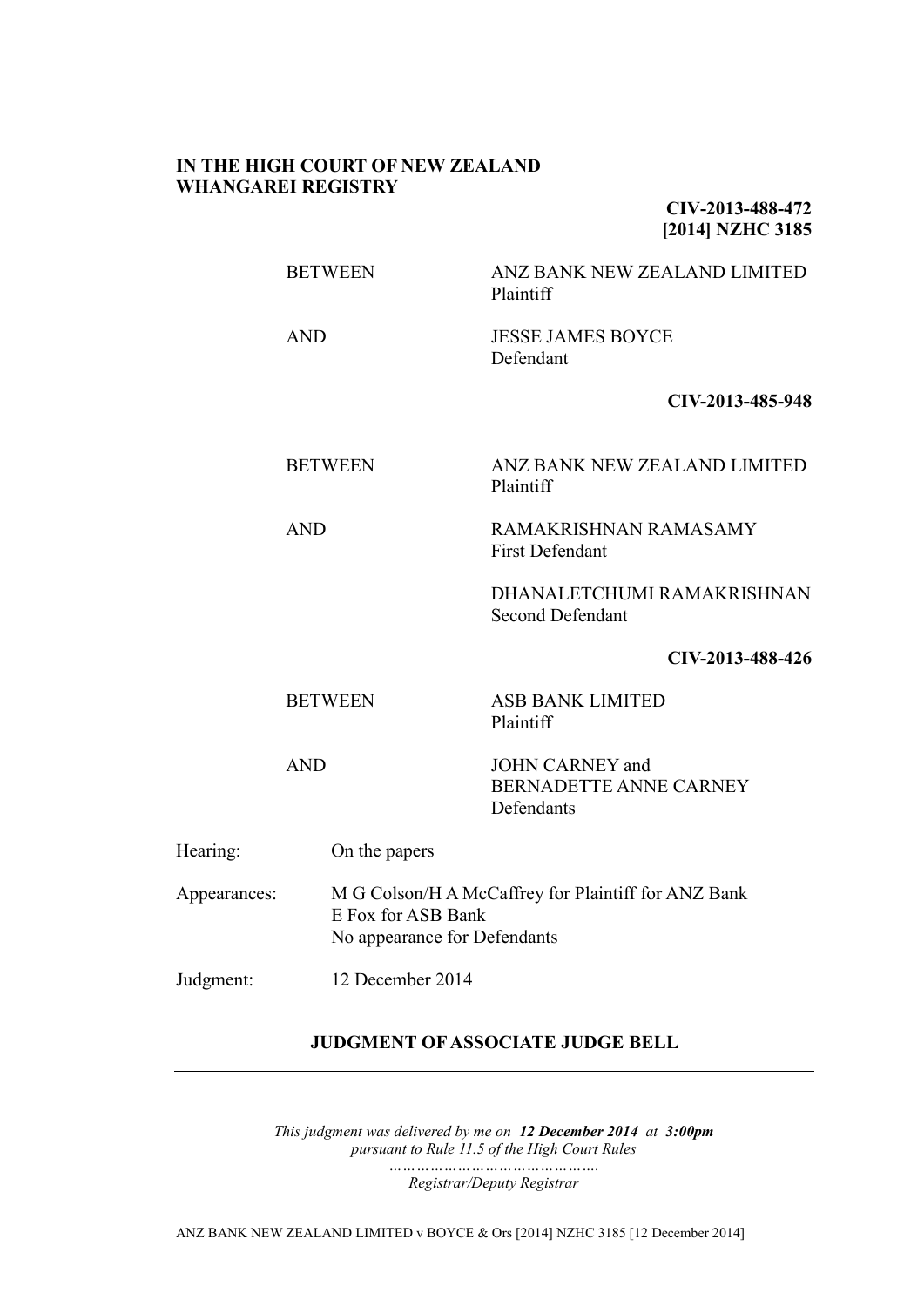#### **CONTENTS**

#### **Paragraph**

| Acceleration clauses and ss 119-120 of the Property Law Act 2007                    | [4]                |
|-------------------------------------------------------------------------------------|--------------------|
| The lenders' arguments                                                              | $\lceil 13 \rceil$ |
| A notice under s 119 as a conditional call up?                                      | [14]               |
| Specifying automatic acceleration under s $I20(1)(d)(i)$                            | $[17]$             |
| Does the drafting of the notices defeat a later exercise of the call-up power? [19] |                    |
| The effect of recovery of sums secured under s 185 of the Property Law Act          | [20]               |
| Additional argument by the ANZ                                                      | [25]               |
| ANZ's fallback position                                                             | [28]               |
| <b>ANZ Bank New Zealand Ltd v Boyce</b>                                             | $\lceil 31 \rceil$ |
| Result                                                                              | $[38]$             |
| ANZ Bank New Zealand Ltd v Ramasamy and Ramakrishnan                                | [41]               |
| Result                                                                              | $[52]$             |
| <b>ASB Bank Ltd v Carney and Carney</b>                                             | $[55]$             |
| The drafting point                                                                  | [63]               |
| Was the bank entitled to accelerate, given its recoveries under s 185?              | [71]               |
| Result                                                                              | [74]               |

 $\mathcal{L}_\mathcal{L} = \{ \mathcal{L}_\mathcal{L} = \{ \mathcal{L}_\mathcal{L} = \{ \mathcal{L}_\mathcal{L} = \{ \mathcal{L}_\mathcal{L} = \{ \mathcal{L}_\mathcal{L} = \{ \mathcal{L}_\mathcal{L} = \{ \mathcal{L}_\mathcal{L} = \{ \mathcal{L}_\mathcal{L} = \{ \mathcal{L}_\mathcal{L} = \{ \mathcal{L}_\mathcal{L} = \{ \mathcal{L}_\mathcal{L} = \{ \mathcal{L}_\mathcal{L} = \{ \mathcal{L}_\mathcal{L} = \{ \mathcal{L}_\mathcal{$ 

[1] A loan contract may require the borrower to repay by instalments. Such a contract will often provide that if the borrower defaults in paying an instalment, the lender may give notice to the borrower requiring him or her to repay the balance of the loan, even though it would not otherwise have fallen due. That is a call-up acceleration clause. That is in contrast with automatic acceleration clauses, under which the balance of the loan becomes automatically repayable on default, without requiring the lender to give notice to the borrower. In loan contracts with call-up acceleration clauses, the lender must give notice to the borrower so as to make the balance of the loan due and payable. Failing notice, there is no acceleration and the lender must wait for each subsequent instalment to fall due before enforcing the debt for that instalment. So in *Commodore Pty Ltd v Perpetual Trustees Estate & Agency Co of New Zealand Ltd*, Somers J said:<sup>1</sup>

The mortgagee did not ever purport to call up the principal from the mortgagor. That did not invalidate the notice. But it did mean that the mortgagor was (at least until sale) not liable to repay before the contractual date.

 $\overline{1}$ <sup>1</sup> *Commodore Pty Ltd v Perpetual Trustees Estate & Agency Co of New Zealand Ltd* [1984] 1 NZLR 324 (CA) at 342.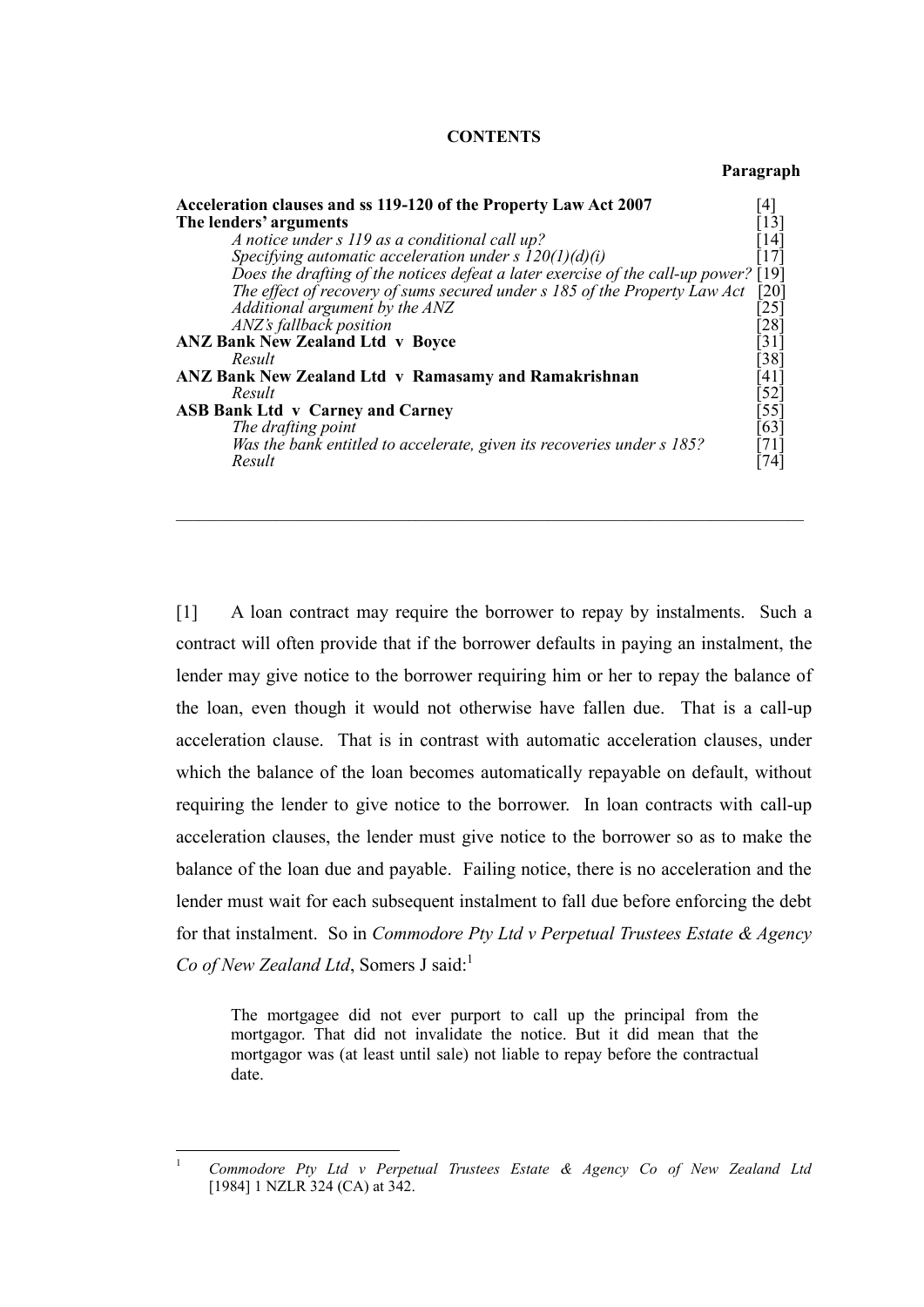[2] In these three cases, the loan contracts have call-up acceleration clauses. Although the borrowers defaulted, the lenders did not give them call-up notices. The lenders contend that, even without calling up the loans, they are entitled to judgment for the principal payable under the loans. The lenders took security by way of mortgages over land owned by borrowers. In general, the lenders say that because they gave the mortgagors notices under s 119 of the Property Law Act 2007 and later sold the mortgagors' properties under their powers of sale, they are not required to take any further steps to call up the principal.

[3] The lenders applied for summary judgment. The borrowers did not oppose. Because I doubted whether the debts had been accelerated, I asked for further submissions. It has taken me longer than I would have wanted to give my decision. I apologise to the parties for the delay.

# **Acceleration clauses and ss 119-120 of the Property Law Act 2007**

[4] Acceleration clauses are standard in loan contracts. They are to be contrasted with loan contracts under which lenders can call for repayment, regardless of default. A current account with a bank is a common example of the latter. The fact that a loan may be accelerated only upon default allows borrowers to plan their affairs with greater certainty than if the lender could call up the loan at any time. On the other hand, the possibility of the balance of the loan being called up upon default incentivises borrowers to repay on time. For lenders, acceleration clauses allow for efficiency in that they do not have to await each succeeding instalment to fall due and take separate enforcement action following each default.

[5] The Property Law Act defines acceleration clause:<sup>2</sup>

In this Act, unless the context otherwise requires, –

**acceleration clause** means an express or implied term in an instrument which provides that, if there is a default, any amounts secured by a mortgage *become payable (or may be called up as becoming payable)* earlier than would be the case if there had not been a default.

[Emphasis added.]

 $\frac{1}{2}$ Property Law Act 2007, s 4.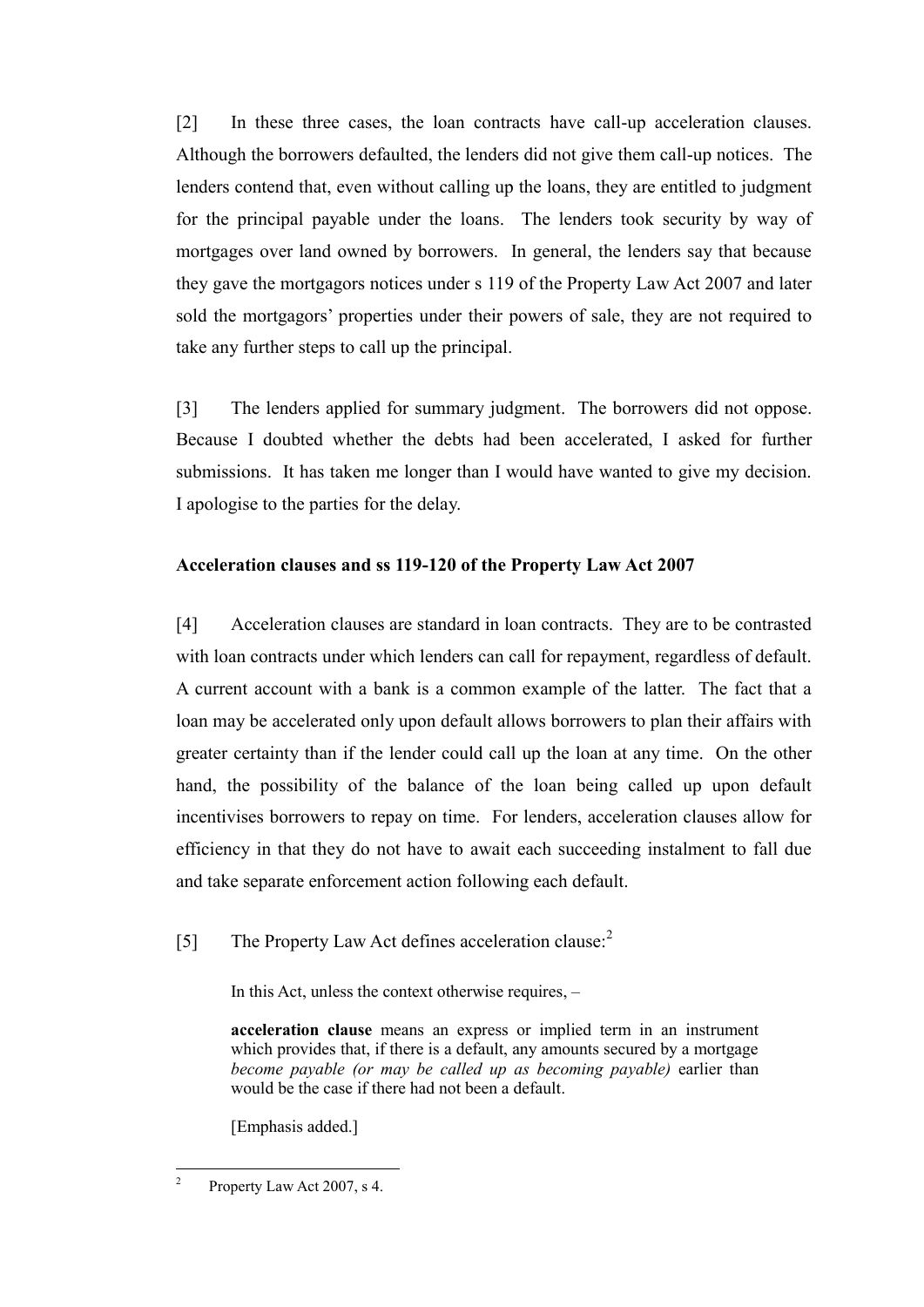[6] Under automatic acceleration clauses, the lender is not required to take any steps following default for the amount secured by the mortgage to become payable. If the lender does not want to insist on the automatic acceleration taking effect, that will require a waiver or some similar arrangement binding on the lender to operate. On the other hand, under a call-up acceleration clause, the requirement for a lender to call up entails a deliberate decision by the lender to accelerate the loan. "May" in the definition above shows the exercise of a discretion in calling up.

[7] It is for the parties to a loan contract to decide whether there should be acceleration provisions and to decide whether they should be automatic or call-up acceleration clauses. Invariably the lender sets the terms. A lender who specifies a call-up acceleration clause in a loan contract cannot complain of being held to it.

[8] When loans are secured by mortgages over land or goods, Parliament has introduced a control on the exercise of the power to accelerate: ss 119 and 120 of the Property Law Act for mortgages of land and ss 128 and 129 for mortgages of goods. An acceleration clause cannot take effect unless the mortgagee has first given the mortgagor a statutory notice as to defaults which must be remedied within at least 20 working days, and the defaults have not been remedied in time.<sup>3</sup> For mortgages of land, ss 119 and 120 say:

### **119 Notice must be given to current mortgagor of mortgaged land of exercise of powers, etc**

- (1) No amounts secured by a mortgage over land are payable by any person under an acceleration clause, and no mortgagee or receiver may exercise a power specified in subsection (2), by reason of a default, unless—
	- (a) a notice complying with section 120 has been served (whether by the mortgagee or receiver) on the person who, at the date of the service of the notice, is the current mortgagor; and
	- (b) on the expiry of the period specified in the notice, the default has not been remedied.
- (2) The powers are—

 3 For completeness, I record that under s  $125(1)(b)$  a notice under s 119 is not required in the case of a mortgage debenture, which creates a charge on all or substantially all of the assets of a body corporate.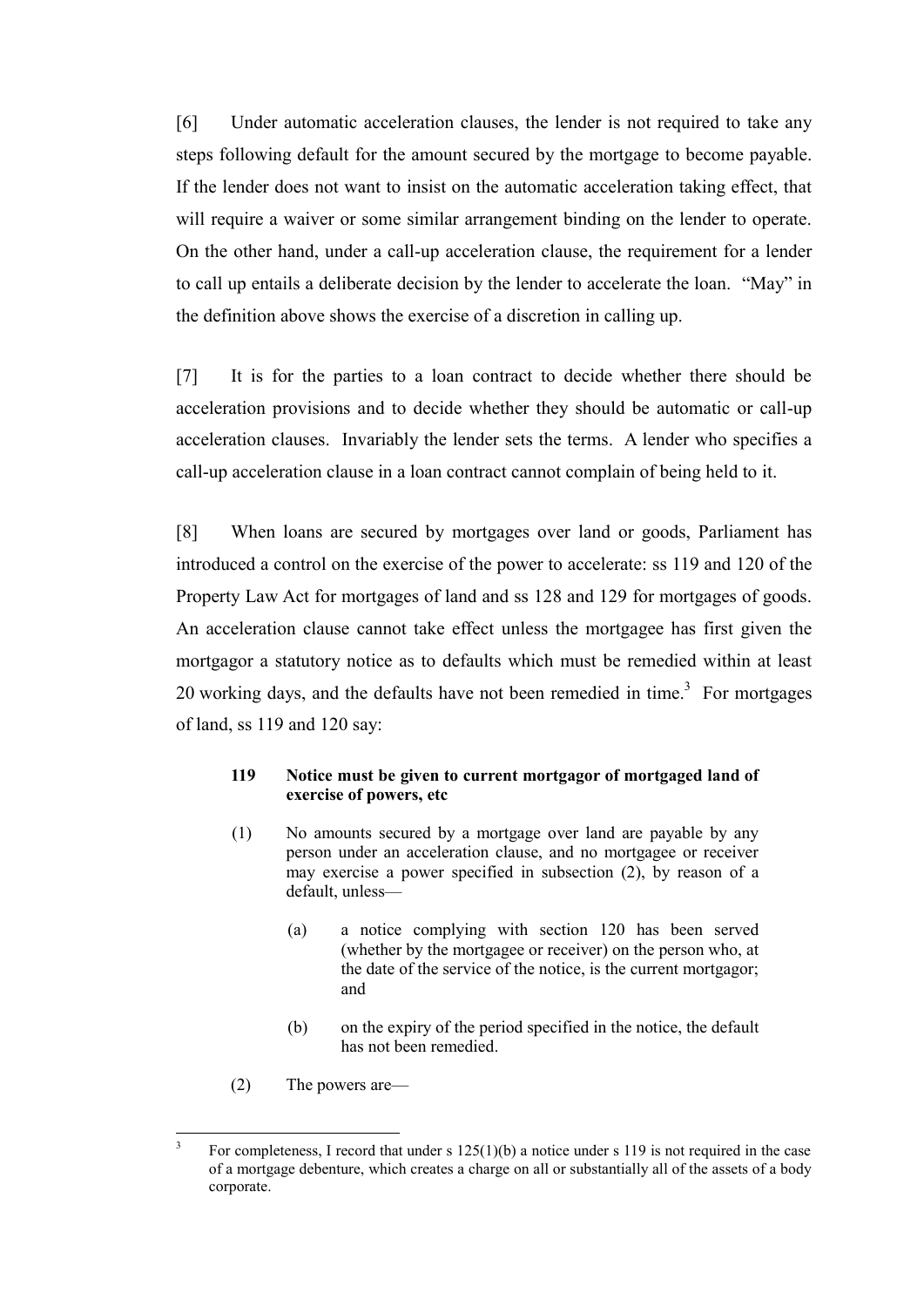- (a) the mortgagee's power to enter into possession of mortgaged land:
- (b) the receiver's power to manage mortgaged land or demand and recover income from mortgaged land:
- (c) the mortgagee's or receiver's power to sell mortgaged land.
- (3) Subsection (1) is subject to sections 125 and 126.
- (4) A notice required by this section may be given in the same document as a notice under section 118.

#### **120 Form of notice under section 119**

- (1) The notice required by section 119 must be in the prescribed form and must adequately inform the current mortgagor of—
	- (a) the nature and extent of the default; and
	- (b) the action required to remedy the default (if it can be remedied); and
	- (c) the period within which the current mortgagor must remedy the default or cause it to be remedied, being not shorter than 20 working days after the date of service of the notice, or any longer period for the remedying of the default specified by any term that is expressed or implied in any instrument; and
	- (d) the consequence that if, at the expiry of the period specified under paragraph (c), the default has not been, or cannot be, remedied,—
		- (i) the amounts secured by the mortgage and specified in the notice will become payable; or
		- (ii) the amounts secured by the mortgage and specified in the notice may be called up as becoming payable; or
		- (iii) the powers of the mortgagee or receiver specified in the notice will become exercisable; or
		- (iv) more than 1 of those things will occur.
- (2) A notice required by section 119 may specify that the action required to remedy the default includes the payment (whether to the mortgagee or receiver) of a specified amount, being the reasonable costs and disbursements (whether of the mortgagee or receiver) in preparing and serving the notice.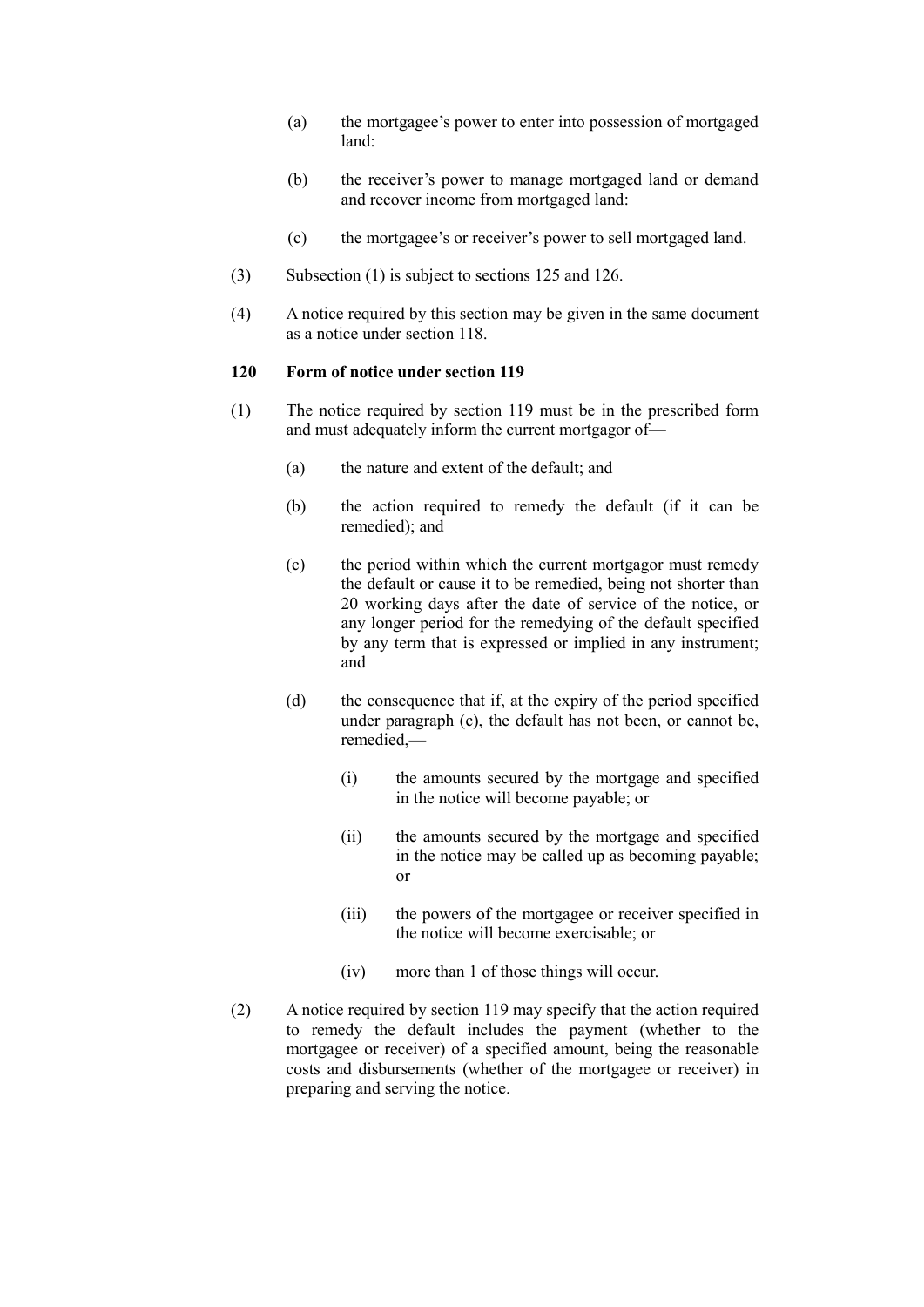[9] There were corresponding provisions, but not in the same terms, in s 92 of the Property Law Act 1952. In *Jaffe v Premier Motors Ltd*, Shorland J stated the purpose of requiring the statutory notice: $4$ 

One of the objects of s 92 is to ameliorate the effects of a provision in the mortgage which makes the principal sum payable, if there is default in other matters. Its purpose in this respect is to require that a mortgagor will be notified in writing of any breaches of covenant which would, but for s 92, make the principal sum payable, and be given a period of time within which to remedy these breaches, and thus receive the opportunity of escaping the calling up of the principal sum.

# [10] In *Commodore*, Cooke J said:<sup>5</sup>

... clauses accelerating a major liability in the event of a minor default can work oppressively. That is the very raison d'être of the statutory protection so far as it concerns acceleration clauses ... Over the years the New Zealand Parliament has shown continuing sensitivity to the interests of mortgagors and lessees by enacting various provisions for their relief or protection. Section 92(1) is a provision of this character in that, to adopt words used by Mr Barton, it provides for a short moratorium. ...

[11] While the purpose of the notice under s 119 is to give the mortgagor an opportunity to remedy defaults, it also allows time in which a mortgagor may make other proposals to the mortgagee. A mortgagee is not, of course, required to go along with the mortgagor's proposals. But the opportunity for proposals to be put and considered is still relevant. In the case of a call-up acceleration clause, the mortgagee has the opportunity to consider in all the circumstances, including matters put to it by the mortgagor, whether it should call up the balance secured by the mortgage, even if defaults under the loan contract have not been remedied within the time allowed under the notice.

[12] Sections 119 and 120 of the Property Law Act make only a limited disturbance to the parties' rights under the loan contract. The exercise of powers is deferred until the conditions in those sections are satisfied, but that aside, the terms of the loan contract are not varied - no new terms are added; none are taken away. So if the loan contract contains a call-up acceleration clause, that provision remains unchanged, both before and after a notice under s 119 has been served and after any

 $\frac{1}{4}$ *Jaffe v Premier Motors Ltd* [1960] NZLR 146 at 148. See also *United Peoples' Organisation (World Wide) Inc. v Rakino Farms Ltd (No 2)* [1964] NZLR 739 at 741.

<sup>5</sup> *Commodore,* above n 1, at 333-334.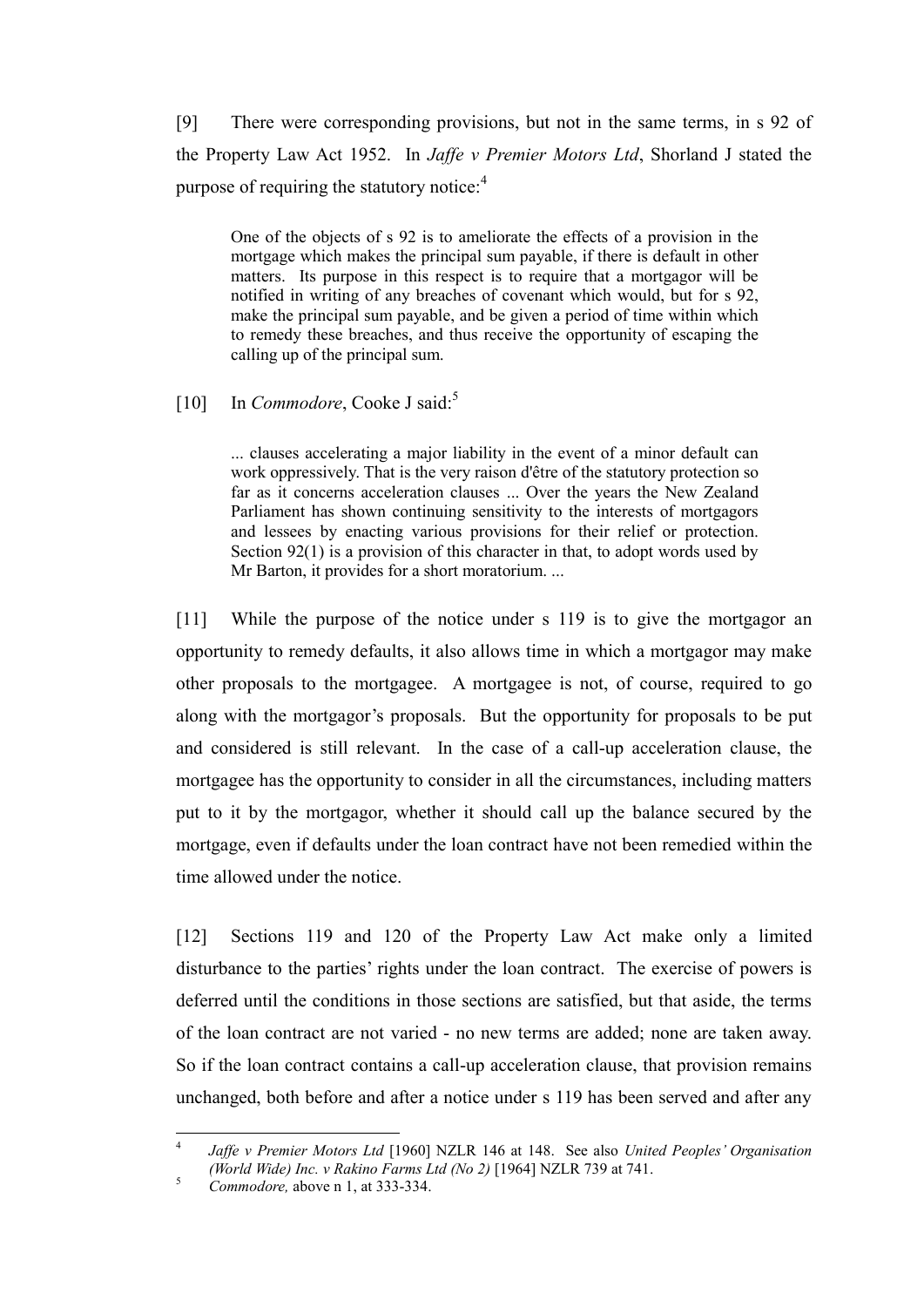defaults have not been remedied. In those circumstances, the mortgagee may exercise the call-up power and all sums secured under the mortgage will become payable. But as Somers J pointed out in the *Commodore* case, if the lender does not give the notice calling up the sums secured under the mortgage, they will not become payable immediately but only on the contract date. The mortgagee will be able to only enforce the payment of instalments that had become due independently of the acceleration clause.

### **The lenders' arguments**

[13] Against that, the lenders submit that these provisions do not stand in the way of their obtaining judgment, even though they did not write to the mortgagors calling up the loans after the mortgagors failed to remedy defaults set out in notices under s 119. Here are the arguments they put up.

# *A notice under s 119 as a conditional call up?*

[14] The mortgagee may not call up under an acceleration clause ahead of the expiry of the time allowed for remedying defaults. The lenders contend however that it is possible to give a call-up notice with delayed effect. Their argument is that before the expiry of the time for remedying defaults given as required by s 120(1)(c), a mortgagee is entitled to give a notice to the effect that if defaults have not been remedied by a given date then the sums secured under the mortgage will become payable. The mortgagee can state that in a notice under s 119. They argue for a conditional notice, under which a call up is made in the s 119 notice, but is to take effect at the end of the moratorium.

[15] I disagree for two reasons. First, what is deferred under s 119 is the power to call up. Unlike an automatic acceleration clause, a call-up clause requires a decision by the mortgagee to accelerate. That decision can be made only after defaults have not been remedied within the time allowed. The decision is to be made in the circumstances at the end of the moratorium, not the circumstances when the notice under s 119 is issued. For example, during the moratorium the mortgagor may make part payments of the defaults and provide satisfactory assurances that the outstanding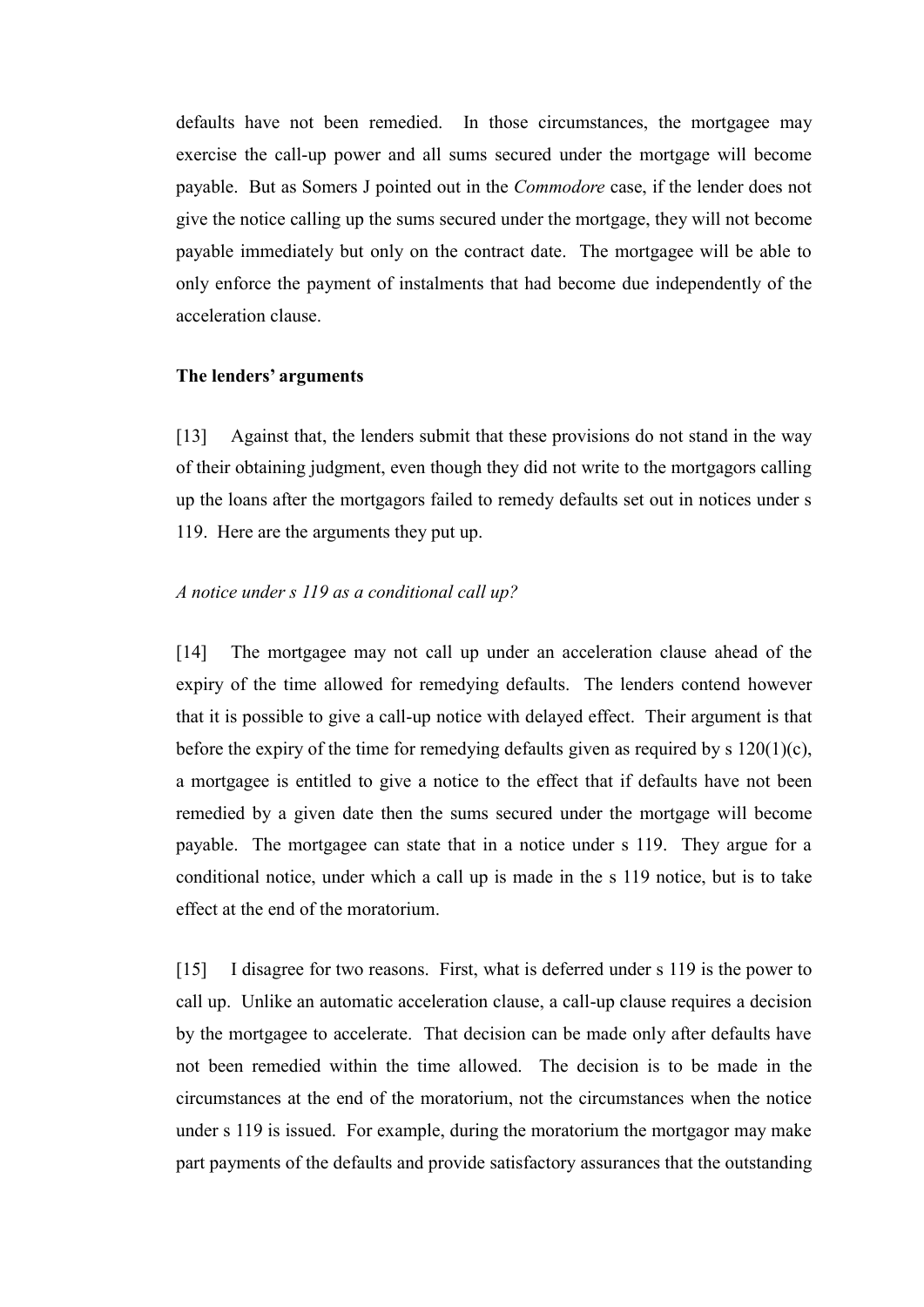balance will be paid very soon (although outside the period to remedy defaults). That may bear on the mortgagee's decision whether to call up. As s 119 defers the power to call up, including the decision whether to call up, the mortgagee is barred from pre-determining whether to call up ahead of the expiry of the moratorium.

[16] Second, the Property Law Act has limited provisions allowing the exercise of other powers before the expiry of the moratorium. Under s 124, a mortgagee or receiver may enter into an agreement to sell mortgaged land or grant an option to purchase ahead of the expiry of the moratorium, if the contract or option is conditional on the default not being remedied within time. Under s 126, a court may grant leave to a mortgagee or receiver to enter into possession or to begin management of mortgaged land ahead of time. These exceptions, allowing the mortgagee to take action only in defined circumstances before the end of the moratorium, prove the rule that otherwise steps may not be taken during that period.

### *Specifying automatic acceleration under s 120(1)(d)(i)?*

[17] The lenders say that they can escape these restrictions by appropriate drafting of the s 119 notice. Section  $120(1)(d)$  requires the mortgagee to state the consequences if defaults are not remedied in time. One of those consequences is that the amounts secured by the mortgage will become automatically payable; another is that secured amounts may be called up. $6\,$  In their submission, that gives them options. That allows them to specify that amounts secured by the mortgage will become automatically payable under s  $120(1)(d)(i)$ , even if the loan contract has a call-up acceleration clause. On this argument, s  $120(1)(d)$  allows them to assert powers that are not conferred in the loan contract. That cannot be right. The consequences that may be identified under s  $120(1)(d)$  are those provided in the loan contract. To take an absurd example, if a mortgage does not allow the mortgagee to appoint a receiver on default by the mortgagor, a notice under ss 119 could not state as one of the consequences under s  $120(1)(d)$  that the mortgagee will appoint a receiver to manage the property. If a loan contract provides a call-up acceleration clause, the consequence that the mortgagee may include in a s 119 notice is that the call-up *may* be exercised. Because ss 119 and 120 make only limited disturbance to

 $\frac{1}{6}$ Section  $120(1)(d)(i)$  and (ii).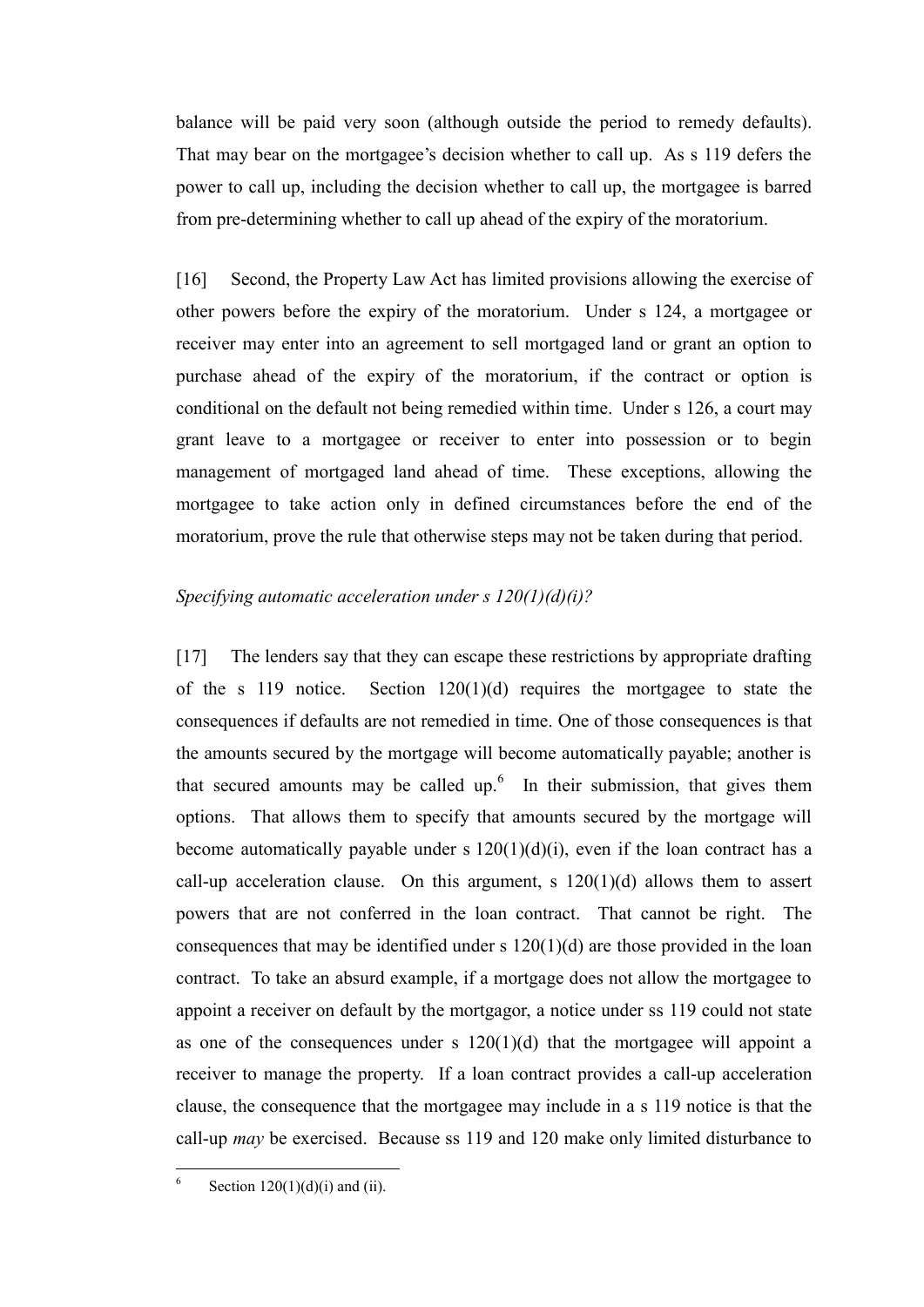the loan contract, the mortgagee cannot assert automatic acceleration, unless the loan contract provides for it.

[18] In these cases, in each of the notices under s 119, the mortgagee specified that all amounts secured by the mortgage would become payable, a statement of effect (relying on s  $120(1)(d)(i)$ ), rather than saying that the loans may be called up, a statement of possible intention. The clear purpose of s  $120(1)(d)$  is to preserve the distinction between the different forms of acceleration clause. The lenders cannot change their power to call up into an automatic acceleration by stating that there will be an automatic acceleration in their s 119 notice. If they wanted to accelerate, they were required to give notice to the mortgagors at the end of the moratorium. If they did not do so, there was no acceleration. Apart from the instalments that had already fallen due, they could not enforce payment of the other sums secured under the mortgages.

## *Does the drafting of the notices defeat a later exercise of the call-up power?*

[19] This is a separate question. The issue is whether the fact that the notices stated the wrong consequence, automatic acceleration rather than call up, means that the lenders cannot later accelerate without first giving fresh notices under s 119. That arises only in the *ASB v Carney* case and I will deal with it there. It is a matter of interpreting the notice.

## *The effect of recovery of sums secured under s 185 of the Property Law Act*

[20] The position reached so far is that the notices under s 119 were ineffective to make amounts secured by the mortgage payable earlier than would be the case if there had not been a default. When the loans were still in default at the end of the time for remedying them, the lenders did not give notice to the mortgagors calling up the principal under the loans, although they could have. In those circumstances the only debts the lenders could enforce were the unpaid instalments that had already become due. They were nevertheless entitled to exercise their powers under the loan contracts to sell the mortgaged properties, because they had stated that consequence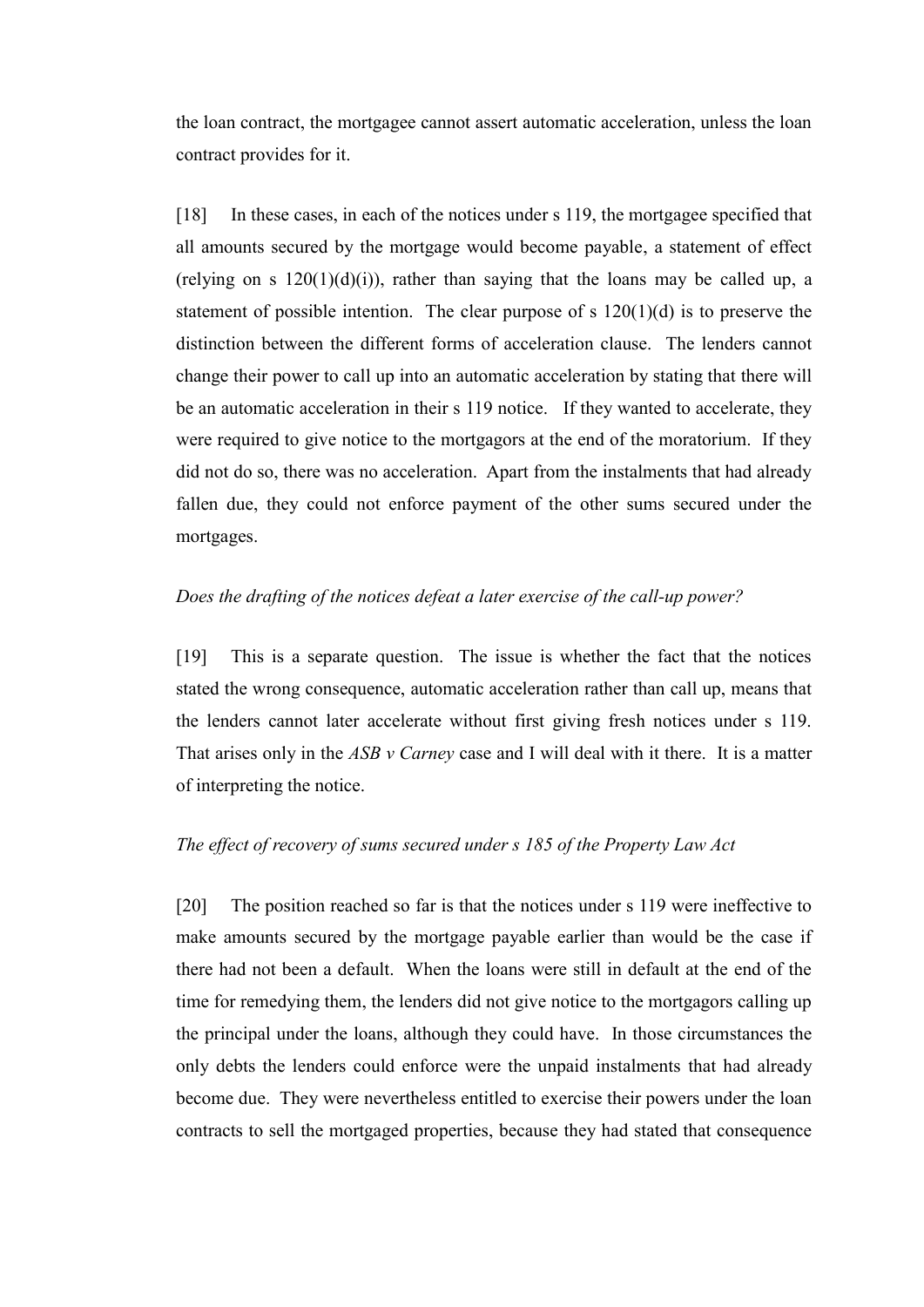in their notices. They did sell. They say that even if they were not called up earlier, the loans were accelerated under s 185. That says:

### **185 Application of proceeds of sale of mortgaged property**

(1) The proceeds arising from the sale by a mortgagee of mortgaged property must be applied—

- (a) first, to the payment of all amounts (if any) referred to in subsection (2), together with interest on those amounts at the agreed rate (if any) at which interest is payable on the principal amount secured by the mortgage:
- (b) secondly, to the payment of amounts secured by any other mortgage, encumbrance, or security interest over the property to the extent that it has priority over the mortgagee's mortgage:
- (c) thirdly, to the repayment of all amounts (if any) paid or advanced by the mortgagee for the purpose referred to in paragraph (b), together with interest on those amounts at the agreed rate (if any) at which interest is payable on the principal amount secured by the mortgage:
- (d) fourthly, to the payment of amounts secured by the mortgage (to the extent that those amounts have not been paid under paragraphs (a) to (c)):
- (e) fifthly, to the payment of amounts secured by any subsequent mortgage, subsequent encumbrance, or subsequent security interest over the property if—
	- (i) the subsequent mortgage, subsequent encumbrance, or subsequent security interest is registered; or
	- (ii) the subsequent mortgage, subsequent encumbrance, or subsequent security interest is unregistered, but the mortgagee has actual notice of it:
- (f) sixthly, to the payment of any surplus to the current mortgagor …

[21] The important part here is that the mortgagee may recover the amounts secured by the mortgage under s 185(1)(d). That includes amounts that would not otherwise have fallen due. That becomes clear when the predecessor to s 185 is considered - s 104 of the Land Transfer Act 1952: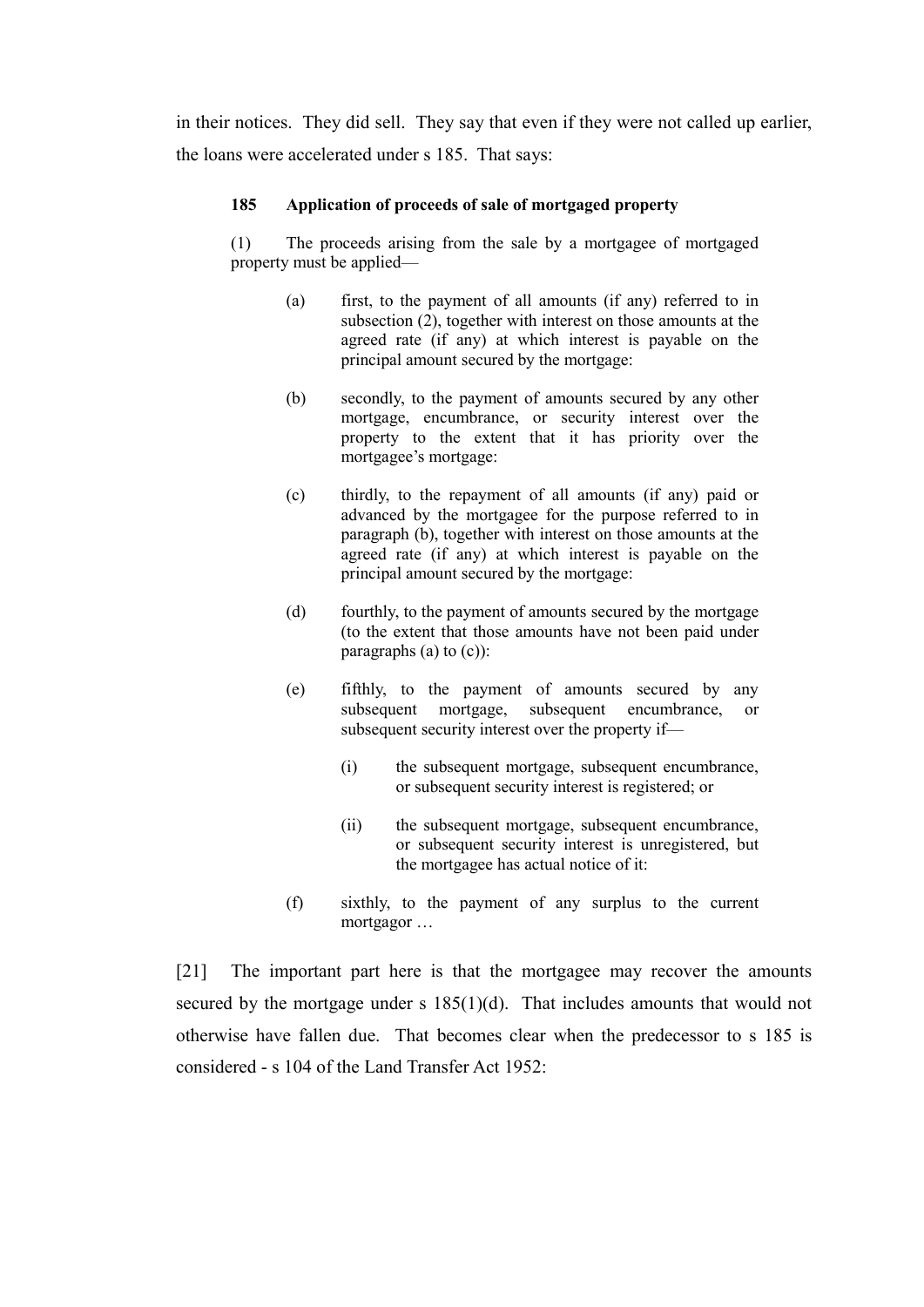#### **104 Application of purchase money**

- (1) The purchase money to arise from the sale by the mortgagee of any mortgaged land, estate, or interest shall be applied—
	- (a) Firstly, in payment of the expenses occasioned by the sale:
	- (b) Secondly, in payment of the money then due or owing to the mortgagee:
	- (c) Thirdly, in payment of subsequent registered mortgages or encumbrances (if any) in the order of their priority:
	- (d) Fourthly, the surplus (if any) shall be paid to the mortgagor.
- (2) Where the surplus cannot be paid to the mortgagor by reason of his not being found after reasonable inquiry by the mortgagee as to his whereabouts, the surplus may be paid to the Secretary to the Treasury in accordance with section 102A of the Property Law Act 1952, and the provisions of that section shall apply accordingly.

Under s 104(1)(b), the mortgagee could recover money "then due or owing", not money still to fall due. Section 185 allows greater recovery.

[22] The lenders' argument is sound insofar as s 185 allows recovery from the proceeds of sale of amounts secured. The policy behind s 185 is that once the security is realised, the mortgagee should be entitled to recover from the proceeds of sale all the sums secured, even if they have not become due and owing at the time of sale. The mortgagee should not be left unsecured for amounts that have still to fall due.

[23] In these proceedings, however, the amounts the mortgagees obtained on the sales were not enough to pay all the amounts secured by the mortgages. While the proceeds of sale of the mortgaged property may be applied against debt that had not otherwise fallen due, that does not mean that the loans have otherwise been accelerated. Section 185 only provides for recovery from the sale proceeds of amounts secured. It does not otherwise provide for a general acceleration of amounts that would otherwise be payable but for any defaults. The problem that the lenders have not called up the loans remains.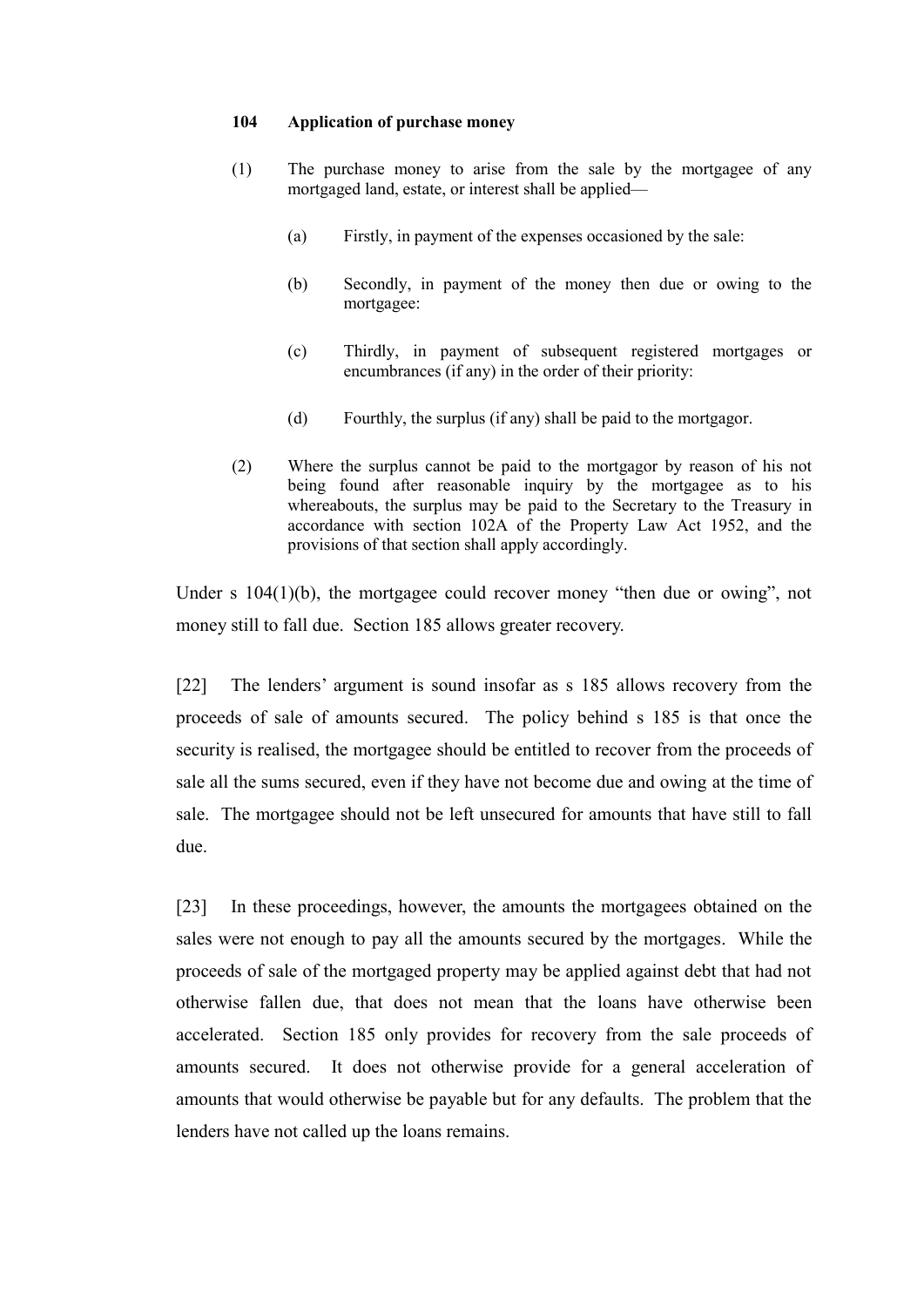[24] From the proceeds of sale the lenders recovered sums that had already fallen due and also other sums secured, that is, sums that had not yet fallen due because there had been no acceleration. The lenders therefore recovered pre-payments of instalments to fall due later. For some time following the sale, the mortgagors were no longer in default because of these pre-payments. In the case of the ASB, it will be necessary to consider whether it could accelerate ahead of any fresh defaults by the mortgagor. I deal with that later.

### *Additional argument by the ANZ*

[25] ANZ has a further argument for escaping from the problem. While it accepts that its standard loan contract has a call-up acceleration clause, its mortgages have an automatic acceleration clause:

| <b>Default</b> |
|----------------|

7.1 If the customer does not:

(a) pay any of the money then due … then the money will be immediately due and payable without the need for any demand.

[26] It also says that the inconsistency between the call-up acceleration clause in the loan contract and the automatic acceleration in the mortgage can be resolved. Its mortgage provides:

21.8 If any ambiguity or inconsistency arises between this mortgage and any other document or agreement, the Bank will decide which prevails.

[27] It submits that it is entitled to rely on the automatic acceleration clause in the mortgage and it cannot be held to the call-up acceleration clause in the loan contracts. I accept that submission. For its cases, it is entitled to rely on the automatic acceleration clause in its mortgages. That means that its notices under s 119 did properly state that one of the consequences of the failure to remedy defaults in time would be that the automatic acceleration provision would take effect. It was not required to give a further notice calling up the sums secured under the mortgage.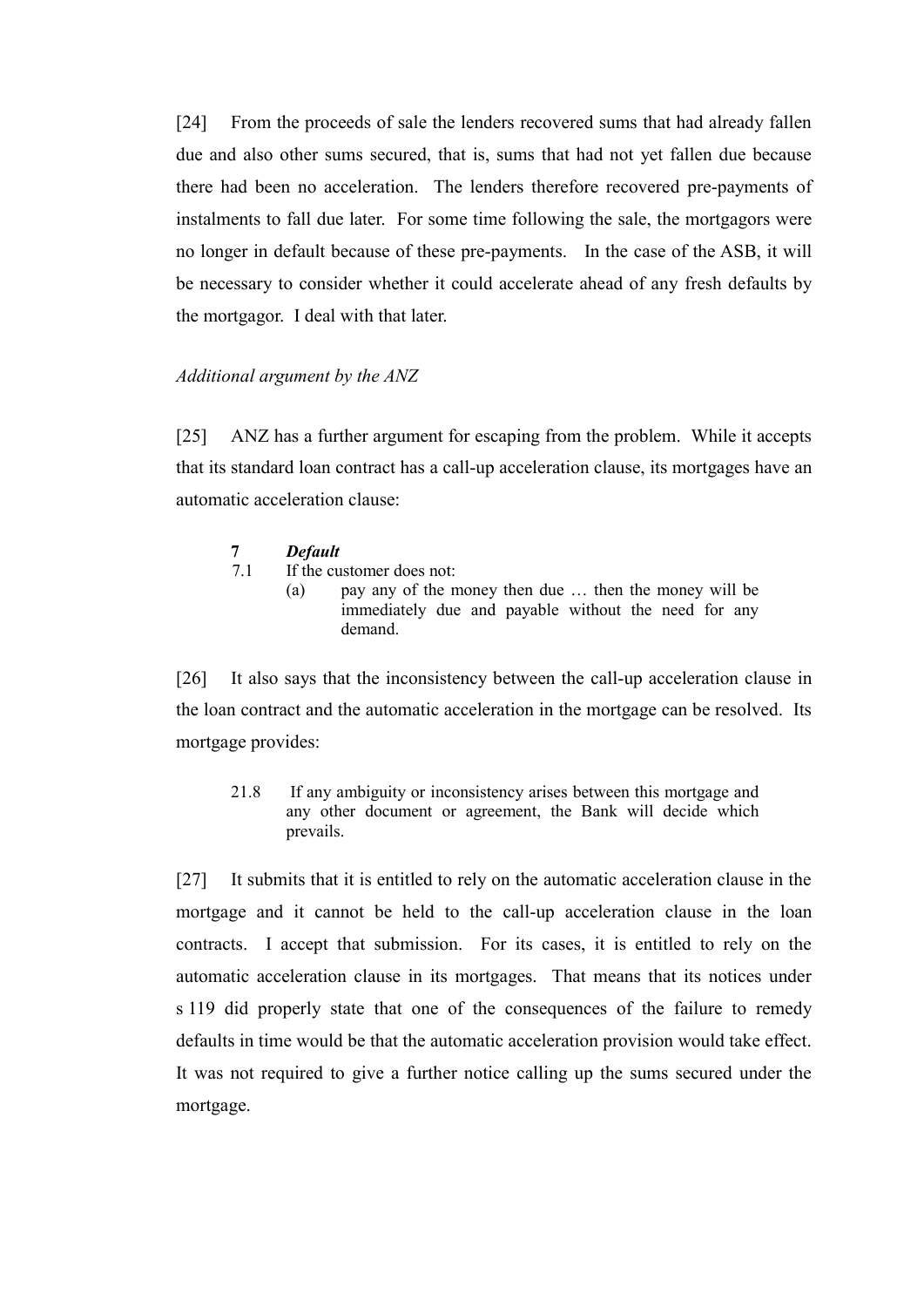[28] ANZ's fallback position is that, even if it did not validly accelerate earlier, after it started these proceedings it did call up the sums secured by sending notices of demand to the customers. Given that I have found that ANZ can rely on the automatic acceleration provision of the mortgage, that point does not require a decision.

[29] If it did, however, it would be necessary to consider these matters:

- (a) When construed in context, do the s 119 notices state that the acceleration power may be exercised?
- (b) Can the bank accelerate ahead of any fresh defaults by the mortgagors?

Those questions do require consideration in the case of ASB.

[30] Now for each claim.

# **ANZ Bank New Zealand Ltd v Boyce**

[31] The bank sues as successor to the National Bank. Mr Boyce had a current account with the National Bank from 2001. Under the bank's terms, the overdraft was repayable on demand.

[32] In 2006, Mr Boyce borrowed two sums from the National Bank: \$293,523 and \$5,000. They were table loans, repayable over 25 years. Each loan had an acceleration clause:

The Bank may give written notice to the Customer to:

- (i) cancel any undrawn amount of the Loan (any amount cancelled will not be available to the Customer); and/or
- (ii) require immediate repayment of the Loan, and payment of all interest and other amounts owing under this agreement if: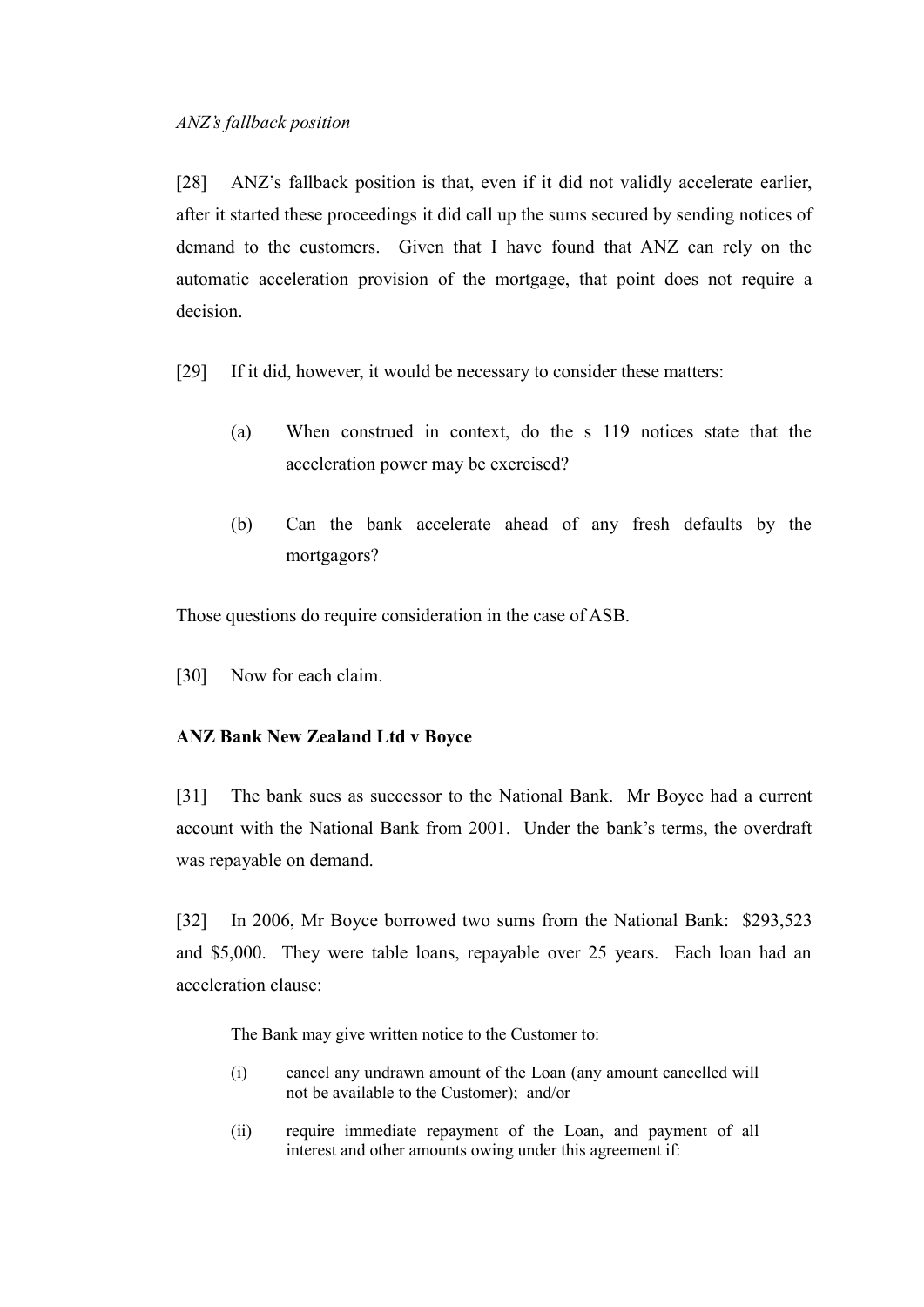(a) a default is made in payment of any amount due under this agreement or on any of the Customer's accounts with the Bank, or under any liability the Customer has to the Bank …

The Customer must immediately comply with any notice given under this clause.

[33] For security, Mr Boyce gave the bank mortgages over properties at 11A/11B Windsor Road and 26 Ormonde Place, Kaikohe. The bank's mortgage contains an automatic acceleration clause:

7. **In default**

If:

7.1 the Customer does not: (a) pay any of the Money when due …

then the Money will be immediately due and payable without the need for any demand …

- [34] Clause 21.8 of the mortgage provides:
	- 21.8 If any ambiguity or inconsistency arises between this mortgage and any other document or agreement, the Bank will decide which prevails.

[35] In April 2011, Mr Boyce was in default under both term loans. The bank served a notice under s 119 of the Property Law Act on 6 April 2011, in which it required the defaults to be remedied on or before 18 May 2011. For consequences, the notice stated:

If each default has not been, or cannot be, remedied on or before 18 May 2011:

- (a) All amounts secured by the mortgage will become payable, namely \$290,072.90.
- (b) The following powers of the bank as mortgagee will become exercisable:
	- (i) the mortgagee's power to enter into possession of the mortgaged land;
	- (ii) the mortgagee's power to sell the mortgaged land.

[36] On 18 May 2011, Mr Boyce had not remedied the defaults. The bank sold the mortgaged properties. The sale of the Ormonde Place property settled on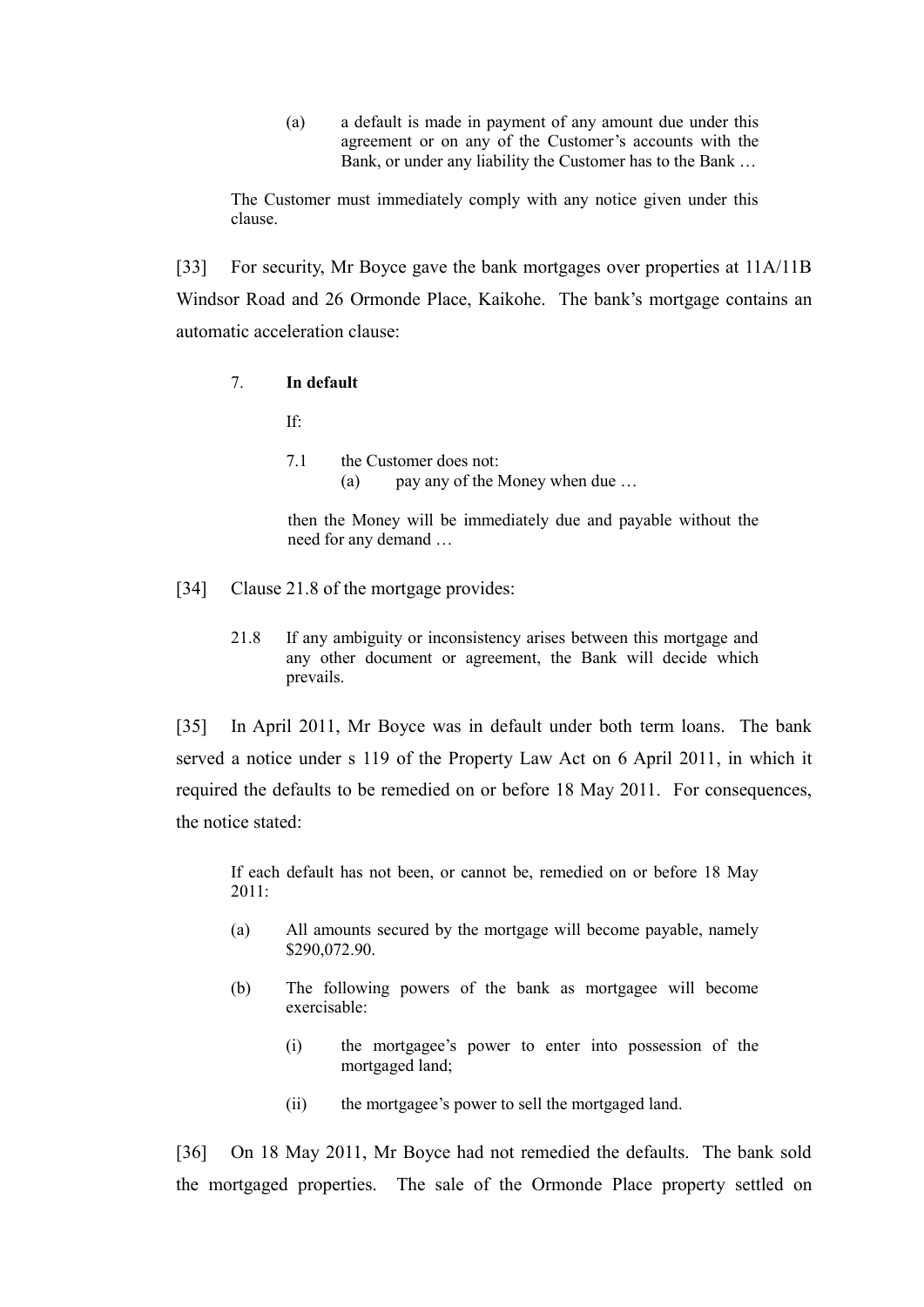16 December 2011. After paying the costs of sale and arrears in district and regional council rates, the net proceeds paid to the bank were \$20,846.24. The smaller loan was repaid in full and \$18,530.00 was applied in reduction of the larger loan.

[37] The Windsor Road property was sold in January 2013. From the proceeds of sale, the bank applied \$12,646.77 to the current account and \$27,659.80 to the larger table loan. Following those payments, the total amount owing under the larger term loan and the current account was \$293,310.73. Interest has continued to accrue on the table loan at 5.74 per cent per annum, and on the current account at 10.74 per cent per annum.<sup>7</sup> At 4 July 2013, the amount owing under the table loan was \$276,163.18 and the amount owing under the current account was \$26,232.36.

[38] As I have held that the bank was entitled to rely on the automatic acceleration clause in the mortgage rather than the call-up acceleration clause in the loan agreements, the bank is entitled to recover judgment against Mr Boyce in the sum of \$302,395.54, plus interest on the sum of \$276,163.18 at 5.74 per cent per annum from 4 July 2013 until the date of judgment, and interest on \$26,232.36 at the rate of 10.74 per cent per annum from 4 July 2013 to date of judgment.

[39] The bank does not seek post-judgment interest at contractual rates. Interest on the judgment sum will run at five per cent per annum under r 11.27 of the High Court Rules.

[40] Under the bank's general terms and conditions for its accounts (incorporated into the loan contracts in this case), it is entitled to recover its solicitor-client costs. While it provided details of its costs for the first call of the summary judgment, it has been put to extra work since. It should file an affidavit and memorandum setting out the costs it claims. The affidavit should cover the matters required in *Crown Money Corporation Ltd v Grasmere Estate Trustco Ltd*. 8

 $\overline{a}$ 

The bank claimed interest on the current account at 28.15 per cent per annum in its original statement of claim, but reduced it to 10.74 per cent per annum in an amended statement of claim.

<sup>8</sup> *Crown Money Corporation Ltd v Grasmere Estate Trustco Ltd* (2008) 19 PRNZ 591 (HC) at [14].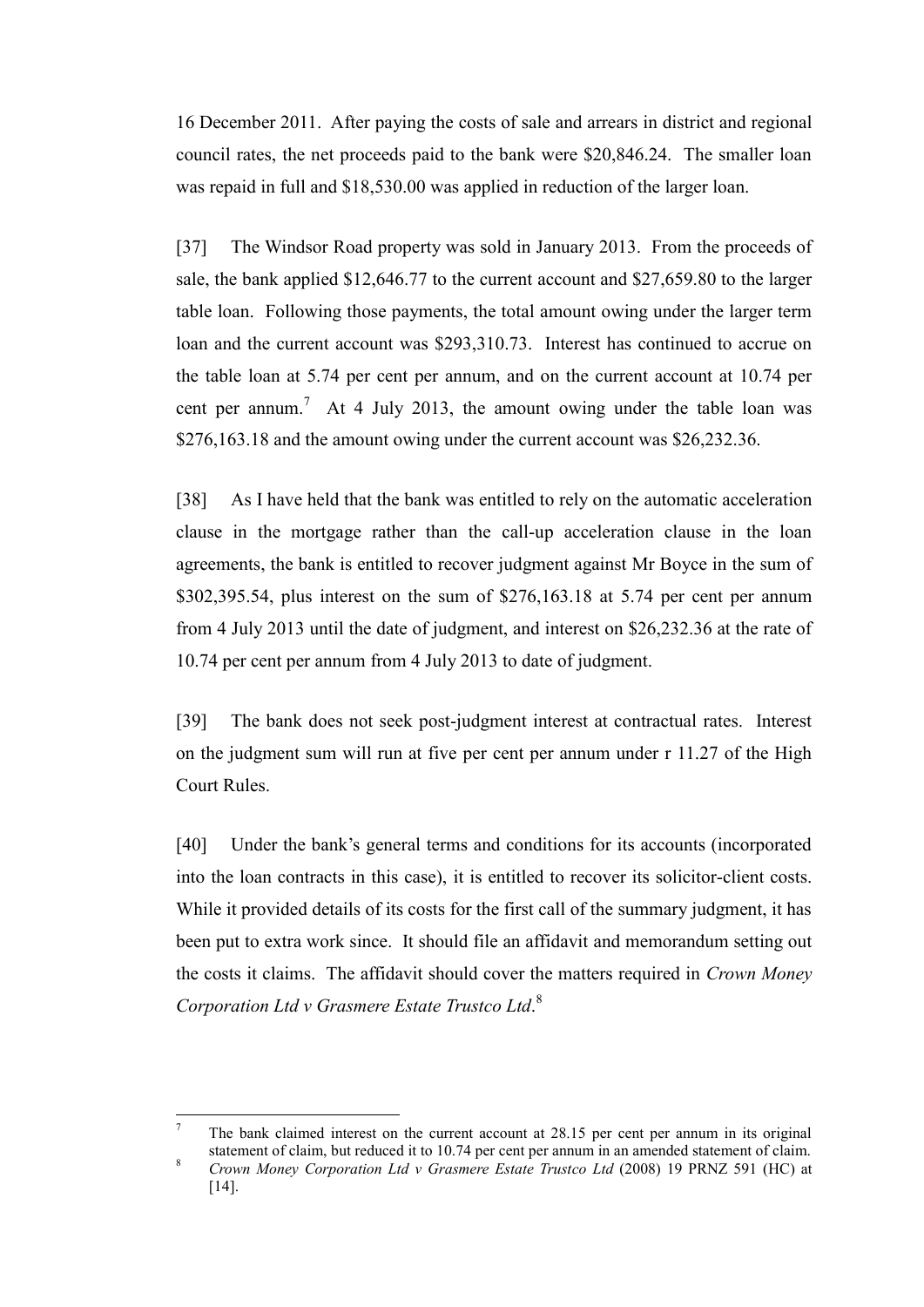## **ANZ Bank New Zealand Ltd v Ramasamy and Ramakrishnan**

[41] The bank made a loan of \$695,150.00 to the defendants in January 2008. The loan was repayable by monthly instalments over 20 years. The defendants gave the bank a first mortgage over their property at 45 Jaunpur Crescent, Broadmeadows, Wellington. The loan was subject to the bank's standard loan terms and conditions. These included a call-up acceleration clause:

ANZ may require you to repay immediately the whole of their loan and may cancel the loan or any undrawn portion of the loan, if any of the following situations occur:

If you fail to pay, when due, any amount required to be paid to ANZ in connection with this loan. …

ANZ may also have the right (amongst other things) to require you to repay immediately your loan in other circumstances, in terms of the security document(s) relating to your loan.

[42] The bank's mortgage is in the same terms as in the *Boyce* case. It contains the same automatic acceleration provision, and the same clause 21.8 allowing the bank to decide which prevails in the case of any ambiguity or inconsistency between the mortgage and any other document or agreement.

[43] The bank established two other accounts for the defendants. In November 2010 they were in default and the bank established an account called an "unarranged overdraft". This account was debited with costs incurred by the bank in enforcing the loan when the defendants had defaulted. I accept the bank's entitlement to charge costs incurred on defaults to the defendants, but it is not clear to me that the bank could charge the defendants a higher interest rate for those costs than for the principal sums owing under the term loan.

[44] In October 2012 the bank changed its technology system and established a loan servicing account for each customer with a loan. This was a current account into which loan funding payments were to be made. I accept that the bank might do that as a way of dealing with customers' payments, but again I do not accept that the bank was entitled to charge the defendants interest on that account at rates in excess of those applied under the loan contract.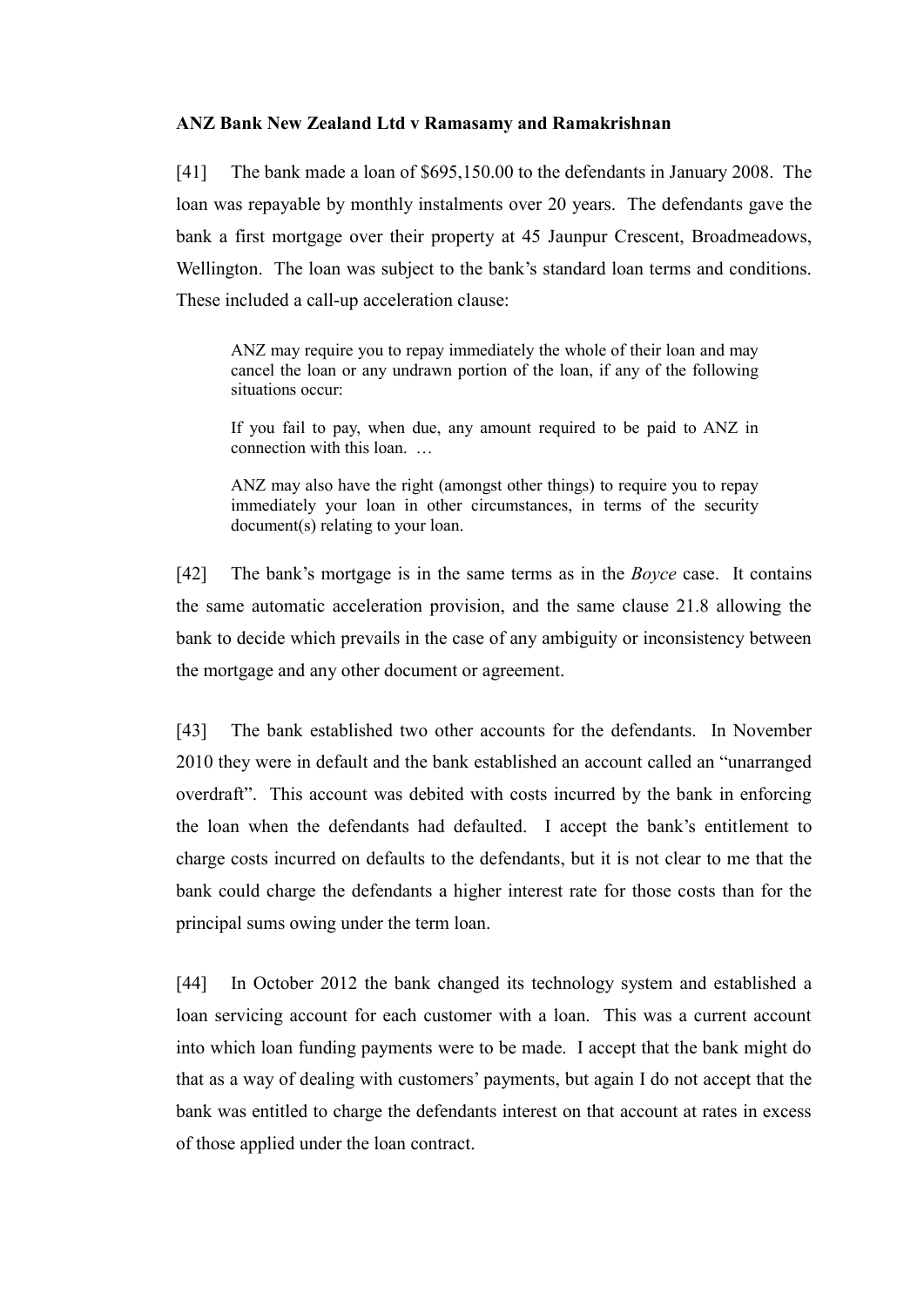[45] In May 2012, the bank sent a notice under s 119 of the Property Law Act to the defendants. As in the *Boyce* case, the notice described the consequences of not remedying the defaults as follows:

If each default has not been, or cannot be, remedied on or before 25 June 2012:

- (a) All amounts secured by the mortgage will become payable, namely the \$682,526.48.
- (b) The following powers of the bank as mortgagee will become exercisable:
	- (i) The mortgagee's power to enter into possession of the mortgaged land;
	- (ii) The mortgagee's power to sell the mortgaged land.

[46] The notice did not say that any call-up power may be exercised.

[47] The defendants made some payments to the bank but they were not enough to remedy the defaults in the notice. The bank sold the property at Jaunpur Crescent. The sale was settled on 29 November 2012. The net proceeds of sale the bank received were \$360,512.75.

- [48] The bank says that it applied those proceeds as follows:
	- (a) Unarranged overdraft: \$2,180.73.
	- (b) Bank fees for early repayment: \$1,462.62.
	- (c) \$356,519.14 to reduce the balance of the loan.
	- (d) \$316.63 to reduce the balance of the loan servicing account.
- [49] It says that left the following sums owing to the bank:
	- (a) The balance under the loan: \$320,388.73.
	- (b) Debit balance of the loan servicing account: \$734.37.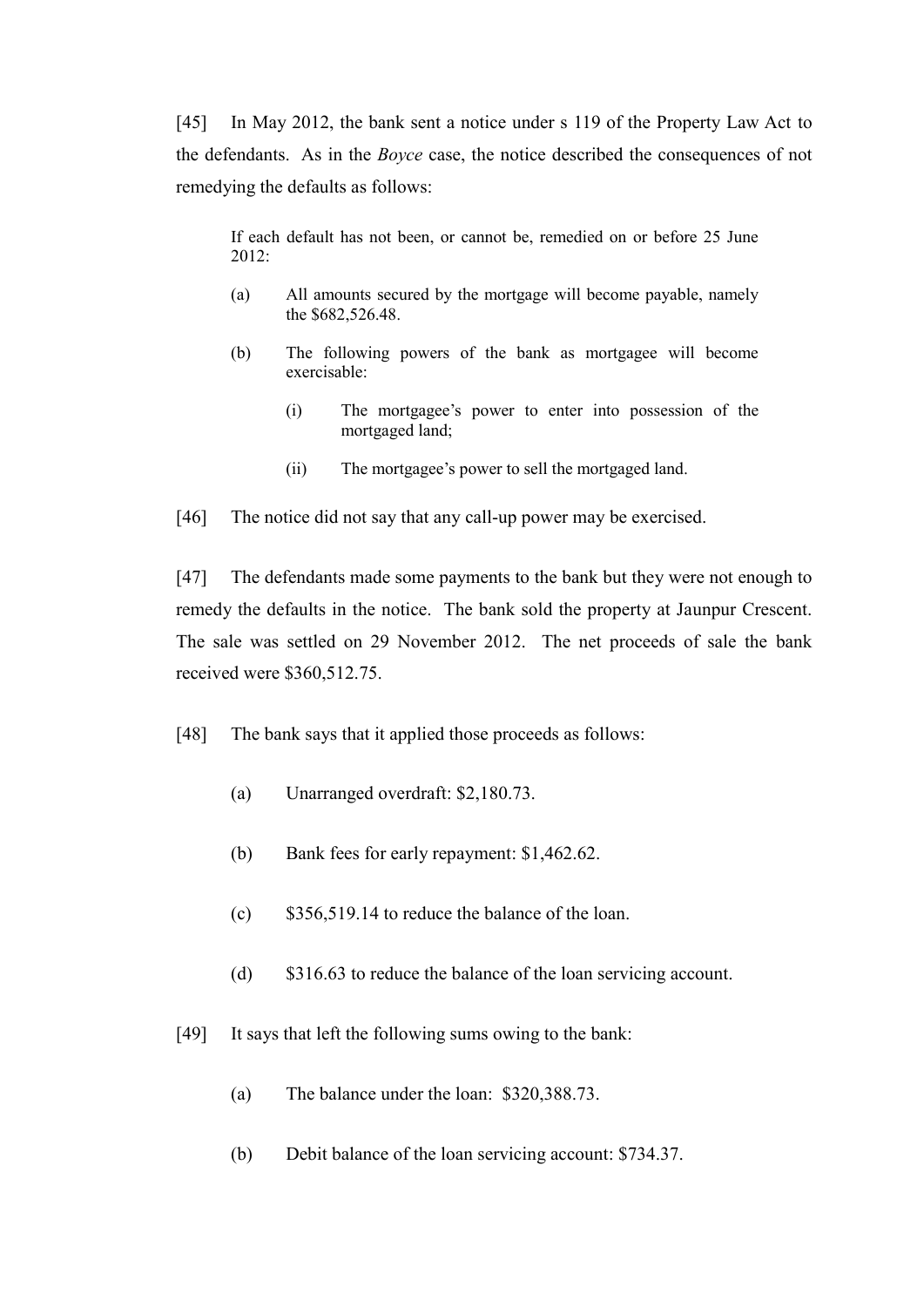[50] I am not satisfied that the bank is entitled to charge an early repayment fee upon a mortgagee's sale. The bank's term as to early repayment says:

You may repay all or part of your loan at any time before its due date. But if you do, you may be liable to pay an early repayment fee plus the early repayment administration fee.

[51] That allows the bank to charge an early repayment fee if the customer chooses to make an early repayment. Customers who have defaulted under the loan, who cannot remedy defaults after receiving a notice under s 119 of the Property Law Act and who then suffer a sale by the bank as mortgagee, have not elected to make an early repayment and are therefore not chargeable under the term above.

[52] The amount of the unarranged overdraft was \$2,180.73. The amount of the loan servicing account was \$1051. The net proceeds the bank received from the sale of the property were \$360,512.75. When the loan servicing account and the unarranged overdraft are repaid, the balance owing to the bank is \$316,390.12. The bank is entitled to recover that sum plus interest on it at 5.99 per cent per annum from 29 November 2012 until the date of judgment.

[53] Under terms in the bank's loan terms and conditions booklet incorporated into the loan contract, the bank is also entitled to its solicitor-client costs in obtaining judgment. It should file an affidavit proving the costs it claims.

[54] My refusal to give the bank judgment for an early repayment fee is on a summary judgment basis: the bank has not satisfied me that the defendants do not have any defence to that part of the bank's claim. If the bank wishes to continue its claim for the early repayment fee, it should ask for a case management conference so that further directions can be given. It is not necessary for that aspect to come back to me.

### **ASB Bank Ltd v Carney**

[55] By an agreement dated 14 June 2011, the bank lent the Carneys \$528,000 under a table loan repayable over 25 years. For security, the bank took mortgages over properties at 494A Kerikeri Road, 12 and 18 Kingfisher Drive, Kerikeri.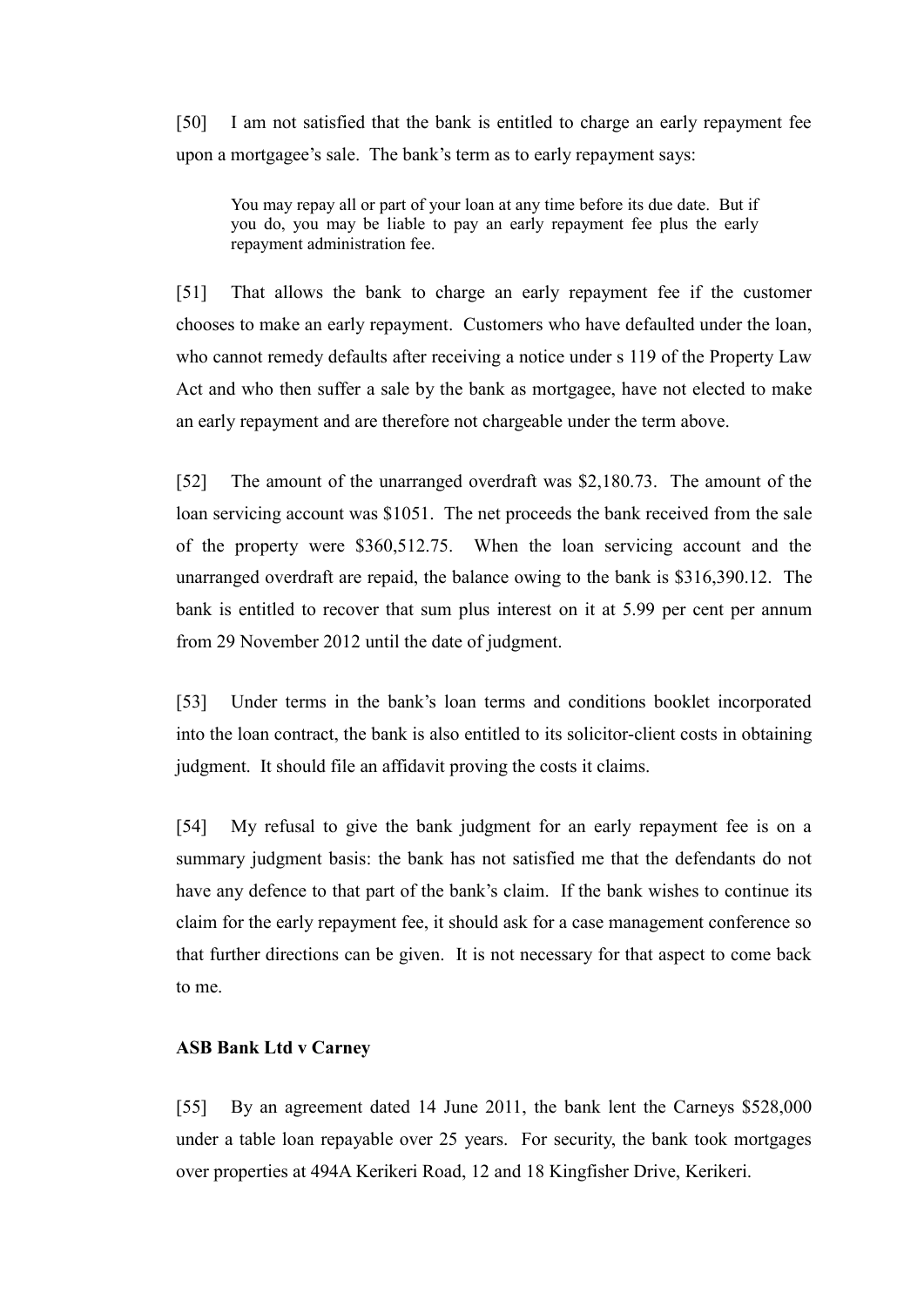[56] The loan agreement is subject to the bank's retail general terms and conditions. It contains a call-up acceleration clause:

#### **10.1 Events of default:**

If at any time and for any reason, whether or not within the control of any party:

(a) Non-payment:

You fail to pay on its due date any amount payable under any document …

Then we may, at any time, *by notice to you*:

- …
- (ii) declare any or all of the outstanding money that is Owed on outstanding Money to be due and payable either immediately or at such later date as we may specify whereupon that indebtedness will become so due and payable: and …
- (iii) exercise all or any of our rights under any security documents.

[Emphasis added.]

[57] The mortgage also contains this call-up acceleration clause:

### **7 Enforcement**

7.1 When enforceable:

if, at any time and for any reason, whether or not within the control of a party:

- (a) non-payment;
- (b) The Mortgagor fails to pay on its due date any amount of the Secured Indebtedness; …

… then the security constituted by this mortgage will become immediately enforceable (without notice to or the consent of the Mortgagor or any other person and without prejudice to any other right that the Bank may have) and the Bank may, at any time, *by notice to the Mortgagor, declare* all or any part of the secured indebtedness to be, and that debt will become due and payable (if not already so) either immediately or upon demand or at a later date as the Bank may specify.

[Emphasis added.]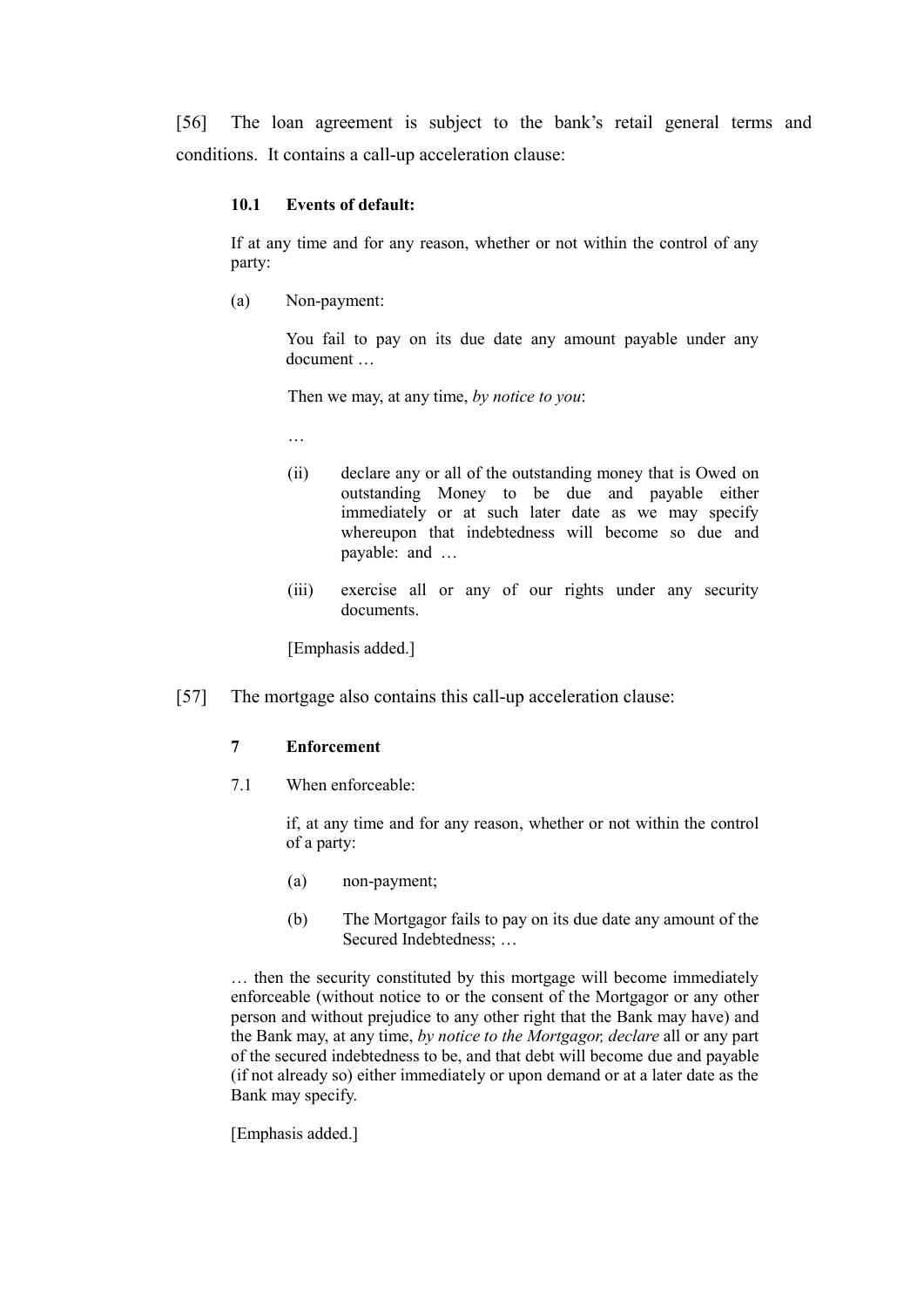[58] The Carneys defaulted under the loan agreement. The bank made demand for unpaid instalments on 30 April 2012. In May 2012 the bank prepared notices under s 119 of the Property Law Act but could serve only Mrs Carney. It obtained directions as to service under s 357 of the Property Law Act and served a fresh notice on Mr Carney in August 2012. For consequences, the May notice said:

- 1 If each default has not, or cannot be, remedied on or before 29 June  $2012$ 
	- (a) The full amount secured by the Mortgage will become payable; and
	- (b) The following powers of the Mortgagee will become exercisable;
		- (i) The mortagee's power to enter into possession of the mortgaged land; and
		- (ii) The mortgagee's power to sell the mortgaged land…

The consequences stated in the August notice were the same as in the May notice (apart from a different date by which defaults had to be remedied). The Carneys did not remedy the defaults.

[59] The bank sold the mortgaged properties, receiving net sale proceeds of \$226,050.09 from the Kerikeri Road property and \$182,913.11 from the Kingfisher Drive properties.

[60] The bank's lawyers wrote to the defendants on 1 August 2013 demanding payment of \$197,329.43 as the shortfall after the sale of the mortgaged properties. The bank claims that sum plus interest on it at 22.5 per cent per annum from 24 May 2013 (date of settlement of the sales) until judgment. The letter of 1 August 2013 did not expressly state that the acceleration power was being exercised, but the demand for payment is consistent with the bank giving notice to the Carneys that the remaining balance of secured monies was now due and payable.

[61] There is no evidence that the bank accelerated the debt between the expiry of the periods under the s 119 notices and the letter of 1 August 2013. The question is whether the bank can rely on the letter of 1 August as an effective acceleration of the loan.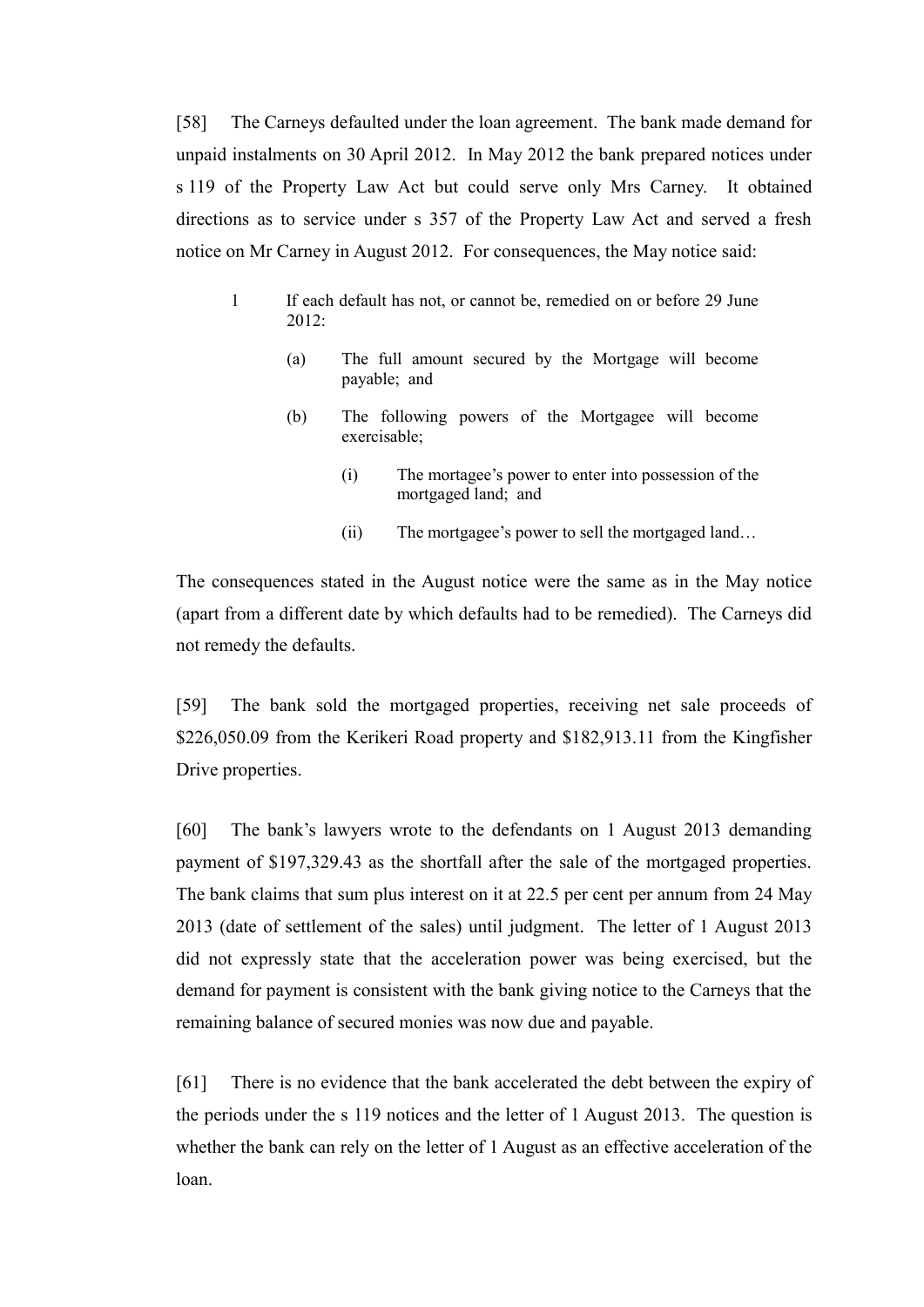[62] While the proceeds of sale of the mortgaged properties had been applied first to unpaid instalments that had already fallen due, and then towards the balance of the sums secured under the mortgage (being instalments that had not yet fallen due) as allowed under s 185, the bank's right to recover (outside s 185) for instalments that had not yet fallen due had not accrued when the bank received the sales proceeds, because the bank had not called up under the acceleration clauses of the loan contract and the mortgage. There are two matters to consider:

- (a) Is the bank's exercise of the call-up power in the letter of 1 August 2013 precluded by the drafting of the s 119 notice?
- (b) Was the bank entitled to exercise the call-up power, given that it had already recovered (under s 185) part of the sums secured by the mortgage?

# *The drafting point*

[63] Section 120 of the Property Law Act requires a notice under s 119 to state the consequences if defaults are not remedied. In this case the bank's notices stated that the amounts secured by the mortgage and specified in the notice would become payable. Strictly, the notice ought to have stated that the amounts may be called up as becoming payable.

[64] On the face of it, there is an available objection that the notices under s 119 did not correctly identify the consequences of the defaults not being remedied in time. The argument would go that the notice refers to an automatic acceleration (which is not available in this case) and does not correctly identify a call-up acceleration power. As the s 119 notices did not state that consequence, the bank cannot now call up the amounts still to fall due, but for the defaults.

[65] While the notices could have been drafted better, is that fatal in this case?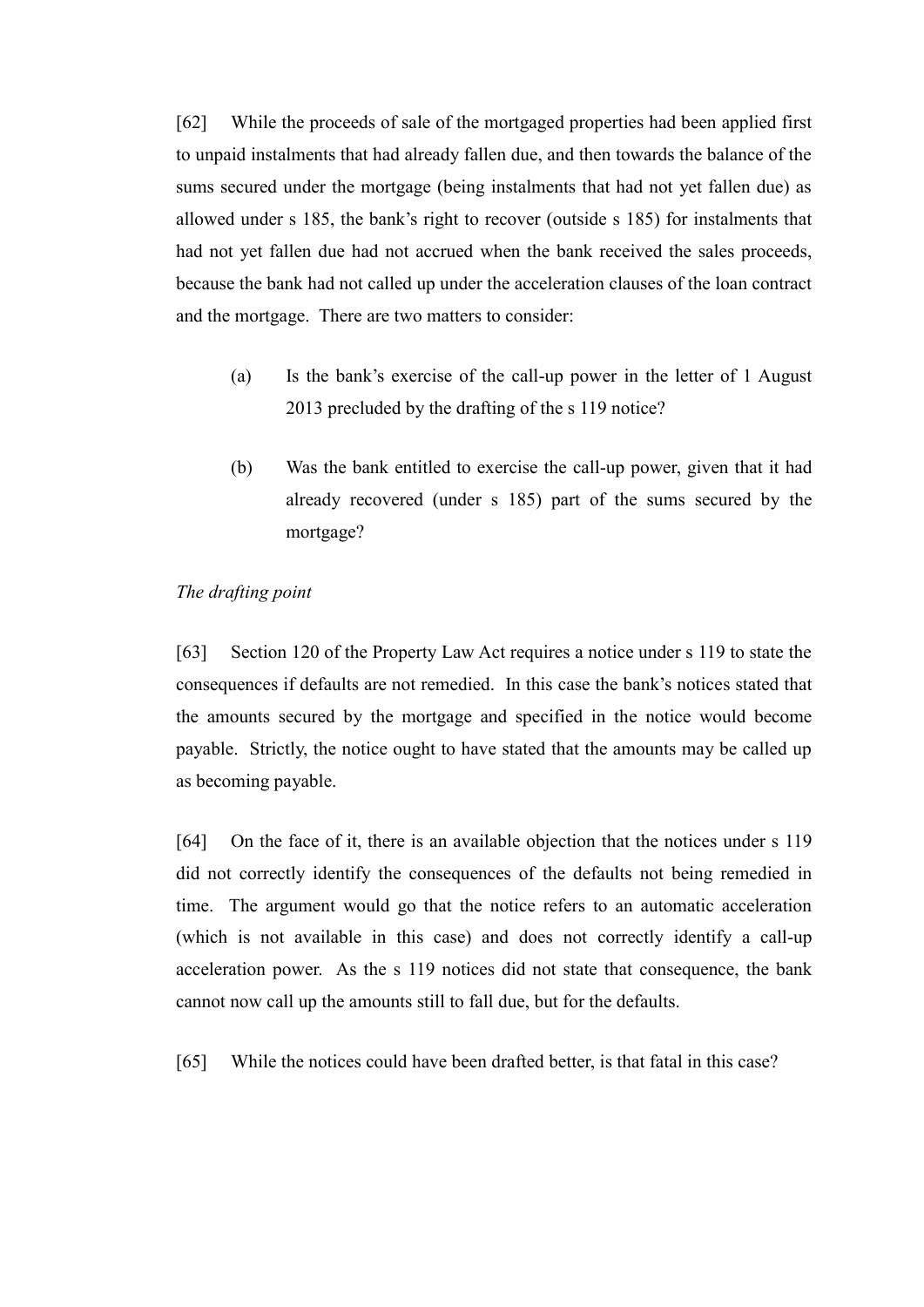[66] Against the objection that the notice under s 119 has misfired because it has targeted the wrong consequence, I am satisfied that, notwithstanding the poor drafting, there is a sound answer when the notice is read in context.

[67] Applying the modern approach to interpretation, when the notice under s 119 is read in context, the words "secured by the mortgage will become payable" mean that those amounts will become payable upon the bank exercising its acceleration power. A reasonable person in the position of the mortgagor receiving the notice would so understand it. The mortgage and the loan contract have call-up acceleration clauses, not automatic acceleration. Knowing those provisions, a reasonable mortgagor can be taken to read the notice as indicating that the bank had it in mind to call up the balance under the loan if the defaults were not remedied. While that reasonable mortgagor might be puzzled at first that the bank had used peremptory language unsuitable for stating that a power may be exercised, he would still pick that, despite the sloppiness, the bank had it in mind to accelerate if the mortgagor did not remedy the defaults in time.

[68] There is support for this approach in the decision of the House of Lords in *Mannai Investment Co Ltd v Eagle Star Life Assurance Co Ltd*. 9 That case concerned a notice given under a break clause in a lease. To give an effective notice under the break clause, the tenant had to give not less than six months' notice in writing to the landlord to expire on the third anniversary of the term commencement date. The relevant date was 13 January 1995. The tenant, however, gave notice purporting to exercise his option to terminate on 12 January 1995. The majority in the House of Lords held that, read in context, the notice meant 13 January 1995. It held against reading the notice literally, the approach of the minority. Lord Goff in dissent held that a notice would be correct only if it conformed to the specification in the lease. He said: $10$ 

The simple fact is that the tenant has failed to use the right key which alone is capable of turning the lock.

At 754

 $\overline{a}$ 

<sup>9</sup> *Mannai Investments Co Ltd v Eagle Star Life Assurance Co Ltd* [1997] AC 749 (HL).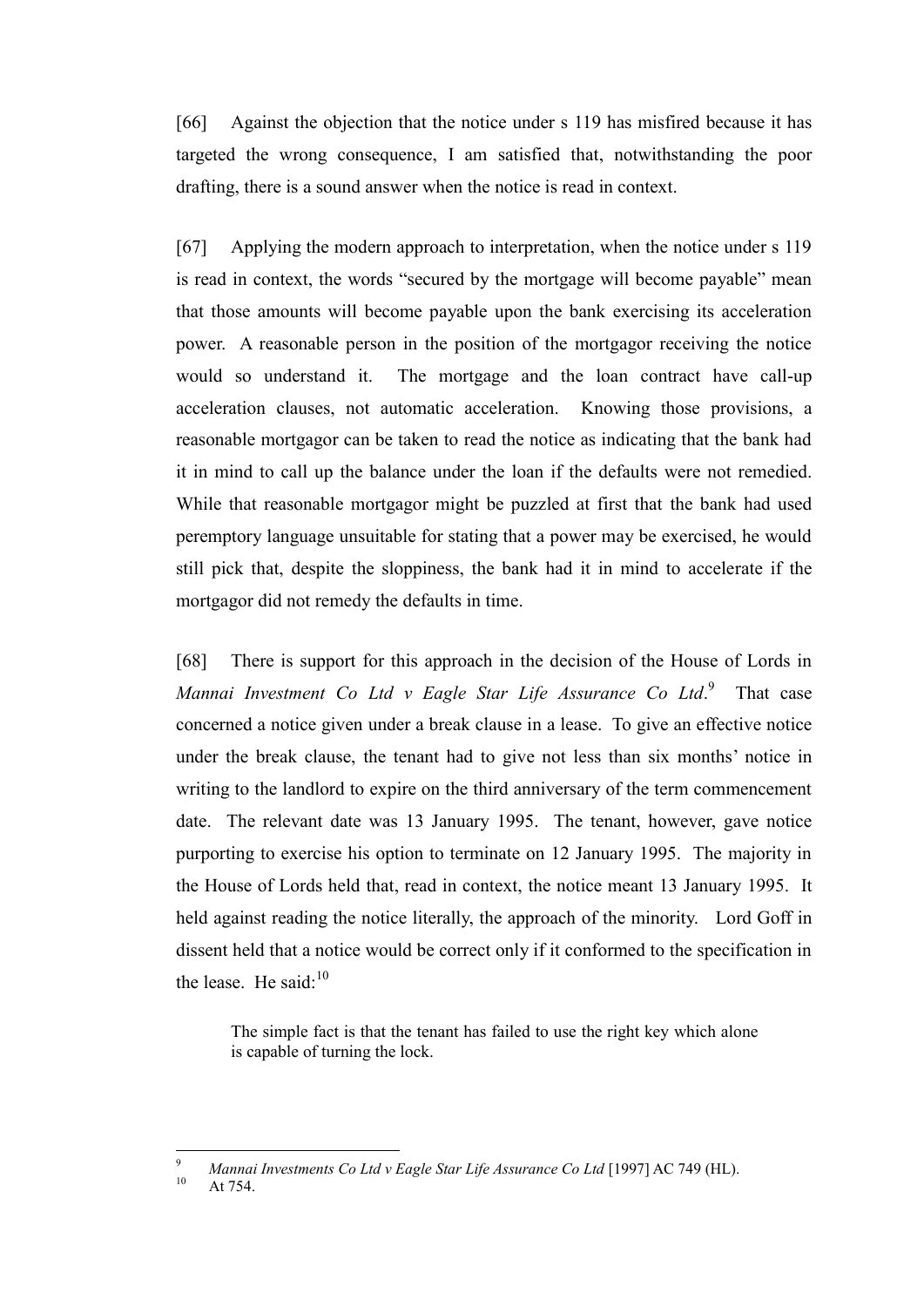[69] Lord Hoffman, one of the majority, held that the same approach should be applied to contractual notices as to the construction of commercial contracts:  $11$ 

The fact that the words are capable of a literal application is no obstacle to evidence which demonstrates what a reasonable person with knowledge of the background would have understood the parties to mean, even if this compels one to say that they used the wrong words. In this area, we no longer confuse the meaning of words with the question of what meaning the use of the words was intended to convey. Why, therefore, should the rules for the construction of notices be different from those for the construction of contracts?

[70] The decision of our Supreme Court in *Vector Gas Ltd v Bay of Plenty Energy Ltd*<sup>12</sup> is in line with this. While *Mannai* was directed at contractual notices rather than statutory notices, it is consistent with the balance which Cooke P was trying to strike in *BNZ Finance Ltd v Smith and Leuchars*. 13 While that was a decision on notices under s 92 of the Property Law Act 1952, it is also applicable to s 119 notices under the Property Law Act 2007:<sup>14</sup>

Unfortunately this country is in an economic phase when issues as to the respective rights of creditors, debtors and guarantors are very much to the fore. As I see it, the cardinal points are, first, that the protective provisions of the Property Law Act should be applied reasonably generously and not whittled down, so as to make sure that persons having the misfortune to face major liabilities should have adequate notice of the claims against them. Secondly, that creditors who have complied with the spirit of the legislation regarding notice should not be defeated by technical defences when it is plain that liability has accrued.

#### *Was the bank entitled to accelerate, given its recoveries under s 185?*

[71] In August 2013 the bank had sold the mortgaged properties, with a net realisation of \$408,963.20. That was more than enough to cover instalments that had fallen due up until the date of sale. The loan for \$528,000 repayable over 25 years was a little over two years old. Under s 185 of the Property Law Act, the bank was entitled to apply the balance towards other sums secured under the mortgages - that is, instalments that had not yet fallen due - and it did so. While the bank has not provided calculations, it would clearly be some years before any further instalments would fall due.

 $11\,$  $11 \atop{12} \text{At } 779.$ 

<sup>&</sup>lt;sup>12</sup> *Vector Gas Ltd v Bay of Plenty Energy Ltd* [2010] NZSC 5, [2010] 2 NZLR 444.

<sup>13</sup> *BNZ Finance Ltd v Smith and Leuchars* [1991] 3 NZLR 659 (CA).

At 669-670.